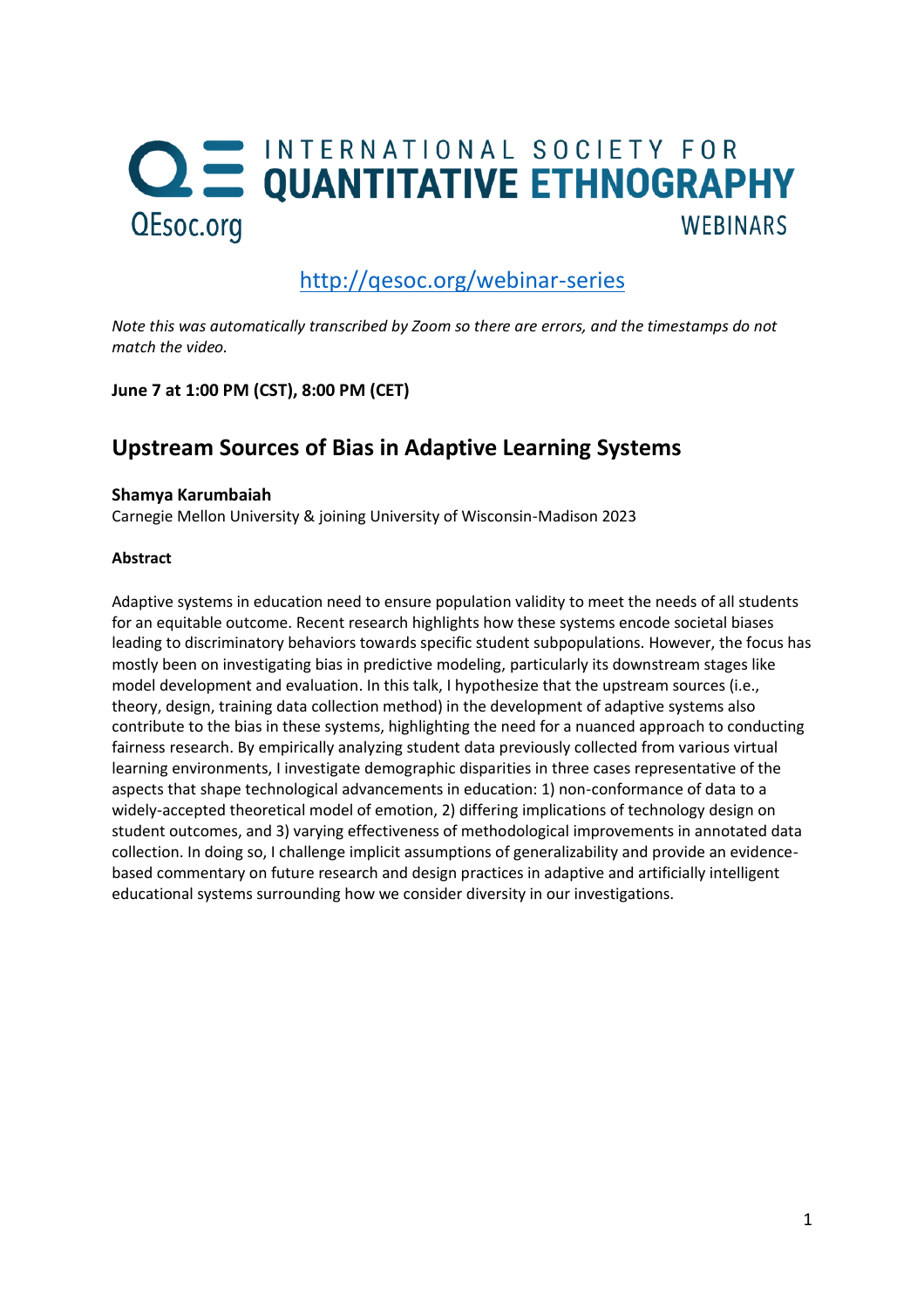00:00:11.460 --> 00:00:13.320 Shamya Chodumada Karumbaiah: Let me quickly share my screen.

#### $\mathfrak{D}$

00:00:20.670 --> 00:00:21.780 Shamya Chodumada Karumbaiah: Can you see my screen okay.

### 3

00:00:23.010 --> 00:00:23.430 Shamya Chodumada Karumbaiah: Great.

### 4

00:00:31.830 --> 00:00:34.830 Shamya Chodumada Karumbaiah: Okay Thank you so much for attending and.

### 5

00:00:36.210 --> 00:00:38.130 Shamya Chodumada Karumbaiah: i'm very, very excited to be here.

### 6

00:00:39.180 --> 00:00:51.600

Shamya Chodumada Karumbaiah: I have published in q3 the intervening 2020 and 2021 I believe and i'm very excited all the time to be you know talking about.

### 7

00:00:52.410 --> 00:01:01.200

Shamya Chodumada Karumbaiah: ways in which we can make qualitative and quantitative research, you know data analysis talk together so super excited to the cure to talk to you more about.

#### 8

00:01:02.160 --> 00:01:12.150

Shamya Chodumada Karumbaiah: The entire section of that, along with the issues of bias, the topic that i'd be talking about today i'm really looking forward to our q&a to talk more about it.

#### 9

#### 00:01:12.960 --> 00:01:27.930

Shamya Chodumada Karumbaiah: Specifically, in the context of QA but my talk right now is designed to be a little more broad hopefully also touches upon the different aspects of learning analytics and learning sciences as well that you all may be interested in it without much.

### 10

00:01:29.070 --> 00:01:31.920

Shamya Chodumada Karumbaiah: further ado i'm going to start my my Doc.

#### 11

#### 00:01:33.690 --> 00:01:42.990

Shamya Chodumada Karumbaiah: Well, today i'm going to be presenting one of my dissertation studies on bias in upstream sources that shape real time adaptation in learning systems.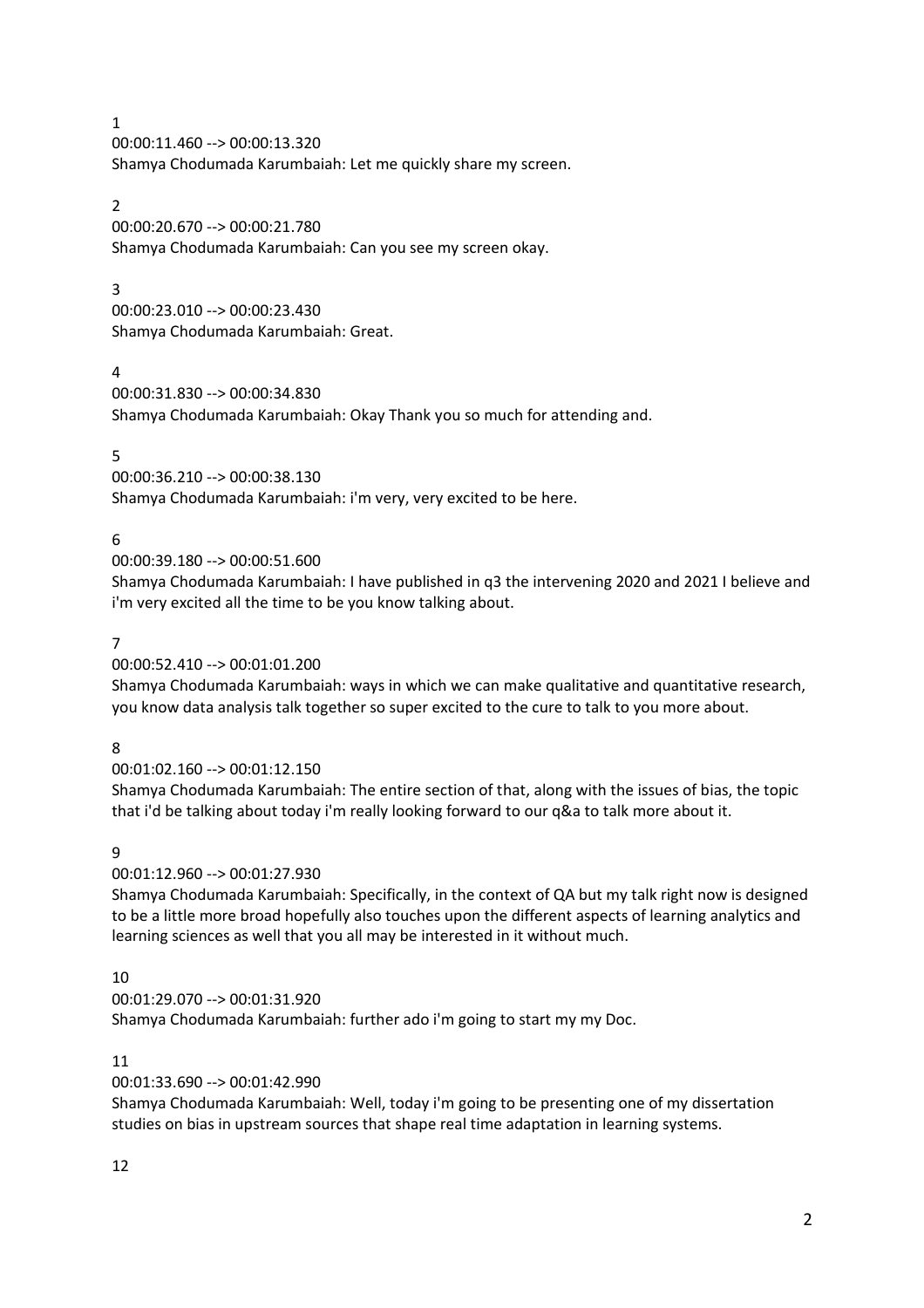#### 00:01:43.920 --> 00:01:49.890

Shamya Chodumada Karumbaiah: investigating bias in automated decisions, especially has become increasingly important in education.

### 13

### 00:01:50.790 --> 00:02:07.860

Shamya Chodumada Karumbaiah: Because of the harms caused by by a systems to specific students or populations, so in the presentation today I will discuss why it is important to investigate upstream sources for potential biases and empirically also illustrate some demographic disparities in once at source.

### 14

```
00:02:11.490 --> 00:02:16.050
```
Shamya Chodumada Karumbaiah: So let me begin by sharing quickly sharing my path to this work.

### 15

### 00:02:17.130 --> 00:02:27.540

Shamya Chodumada Karumbaiah: I came to this work as a computer scientist with expertise in machine learning and fascinated about a building models to accurately predict student needs in real time.

### 16

### 00:02:29.130 --> 00:02:38.970

Shamya Chodumada Karumbaiah: I such I started building predictive models of complex educational constructs such as an effect persistence motivation and matt success.

#### 17

### 00:02:40.260 --> 00:02:50.520

Shamya Chodumada Karumbaiah: That idea and let children is to learn about dance in large amounts of data on a construct so said, the new data sample can be automatically labeled by the model in real time.

### 18

00:02:50.970 --> 00:03:03.210

Shamya Chodumada Karumbaiah: Like in one of my past work with Dr knives are used machine learning models to detect students emotion, using the official expression data i'm sure this is not new to the audience of this webinar.

### 19

### 00:03:04.530 --> 00:03:09.000

Shamya Chodumada Karumbaiah: The idea, basically, in a nutshell, is to create predictive models using past data.

### 20

### 00:03:11.130 --> 00:03:25.500

Shamya Chodumada Karumbaiah: But at the same time as a doctoral student in learning sciences, around this time I was introduced to the inextricable link between learning and context which made me question the role of context in model development from student data.

#### 21

00:03:27.810 --> 00:03:39.540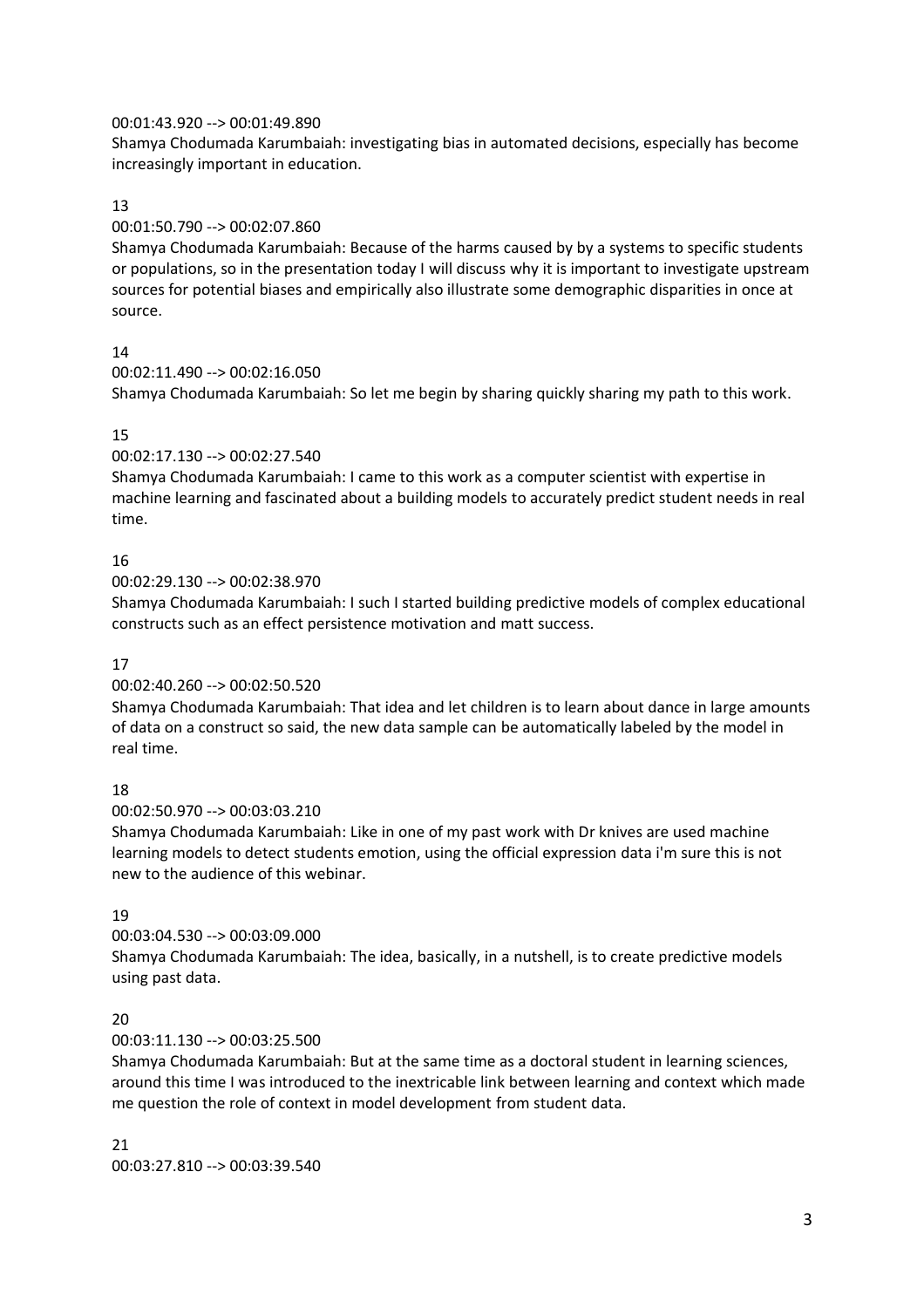Shamya Chodumada Karumbaiah: Particularly, I was interested in investigating how ignoring learner context in the design and development of adaptive learning systems could introduce harmful biases in them.

### $22$

### 00:03:41.310 --> 00:03:48.720

Shamya Chodumada Karumbaiah: Let me illustrate this with an example of detecting students emotion using facial expression data.

### 23

### 00:03:50.610 --> 00:03:58.680

Shamya Chodumada Karumbaiah: Ignoring gender and racial context of students in this example is likely to introduce biases against female students of color.

### 24

### 00:03:59.190 --> 00:04:06.750

Shamya Chodumada Karumbaiah: due to poor performance of facial recognition on females with darker skin tones This is also true for other forms of data.

### 25

### 00:04:07.230 --> 00:04:19.830

Shamya Chodumada Karumbaiah: There have been reports of encoding bias against certain linguistic and ethnic groups in automated basis scoring and also in marketing African American English as toxic by hate speech detectors.

### 26

### 00:04:22.080 --> 00:04:29.640

Shamya Chodumada Karumbaiah: Now I present arguments for biases CDs for why is this a serious problem for the learning systems that I have been studying.

### 27

### 00:04:31.500 --> 00:04:48.840

Shamya Chodumada Karumbaiah: I studied contextual factors to understand bias, specifically in adaptive and artificially intelligent learning systems, the general goal of the systems is to optimize student learning with one on one instruction and immediate feedback, which is often hard to achieve in traditional schooling.

### 28

### 00:04:50.880 --> 00:05:02.850

Shamya Chodumada Karumbaiah: These systems attempt to identify key moments in students learning to adapt based on perceived student needs so automated decision making, often involves little to no human intervention.

### 29

### 00:05:05.040 --> 00:05:10.860

Shamya Chodumada Karumbaiah: adaptive learning systems are being increasingly adopted in education, including formal public education.

30 00:05:12.240 --> 00:05:21.210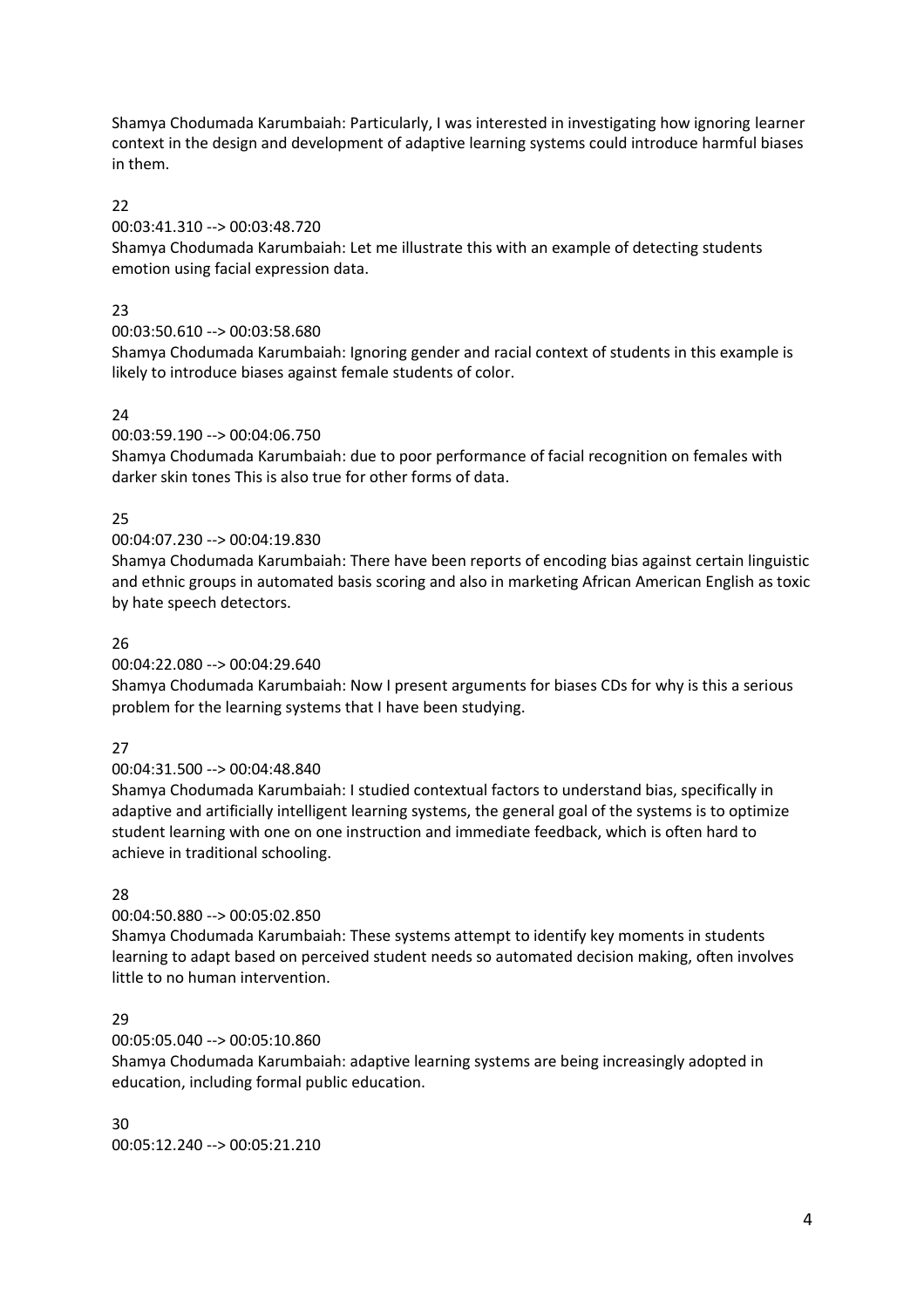Shamya Chodumada Karumbaiah: Several forms of adaptive systems exist today from fully online to blended learning environment from learning games to open ended learning systems.

31

### 00:05:21.750 --> 00:05:31.620

Shamya Chodumada Karumbaiah: And from skating based to dialogue based tutors and they have been designed for diverse subject matters and built on several platforms, including virtual reality and wearable technology.

### 32

### 00:05:32.970 --> 00:05:48.480

Shamya Chodumada Karumbaiah: I, as I say that I recognize that this all this is probably not new to most of most of the audience of this webinar but just wanted to give you a quick overview of the kinds of systems that I have been particularly focusing on which are adaptive learning systems.

#### 33

### 00:05:50.730 --> 00:06:01.200

Shamya Chodumada Karumbaiah: Studying bias is in these adaptive learning systems is important because they make real time decisions that impact students learning and experiences closely.

### 34

### 00:06:03.270 --> 00:06:13.110

Shamya Chodumada Karumbaiah: But it is peculiarly challenging task as the systems, often involve models of complex educational constructs so does behavior to affect and motivation.

### 35

### 00:06:13.500 --> 00:06:19.350

Shamya Chodumada Karumbaiah: And it also utilizes rich student data such as fine grained a student interaction data.

#### 36

#### 00:06:20.100 --> 00:06:34.260

Shamya Chodumada Karumbaiah: These complexities may likely introduce complex biases which need a more nuanced approach to identify and medicaid also despite the wide usage of the systems biases in these systems have not yet been studied parity.

#### 37

### 00:06:36.750 --> 00:06:52.890

Shamya Chodumada Karumbaiah: Let me give a quick example learn to have it is an intelligent routing system or an adaptive learning system uses an algorithmic model of student knowledge to predict a student's current skill level and decide the difficulty level of the content, they will see you next.

### 38

### 00:06:55.740 --> 00:07:04.410

Shamya Chodumada Karumbaiah: If the knowledge estimation modeling here well to be biased against female students, it may systematically deliver content below the students can level.

39 00:07:04.800 --> 00:07:14.190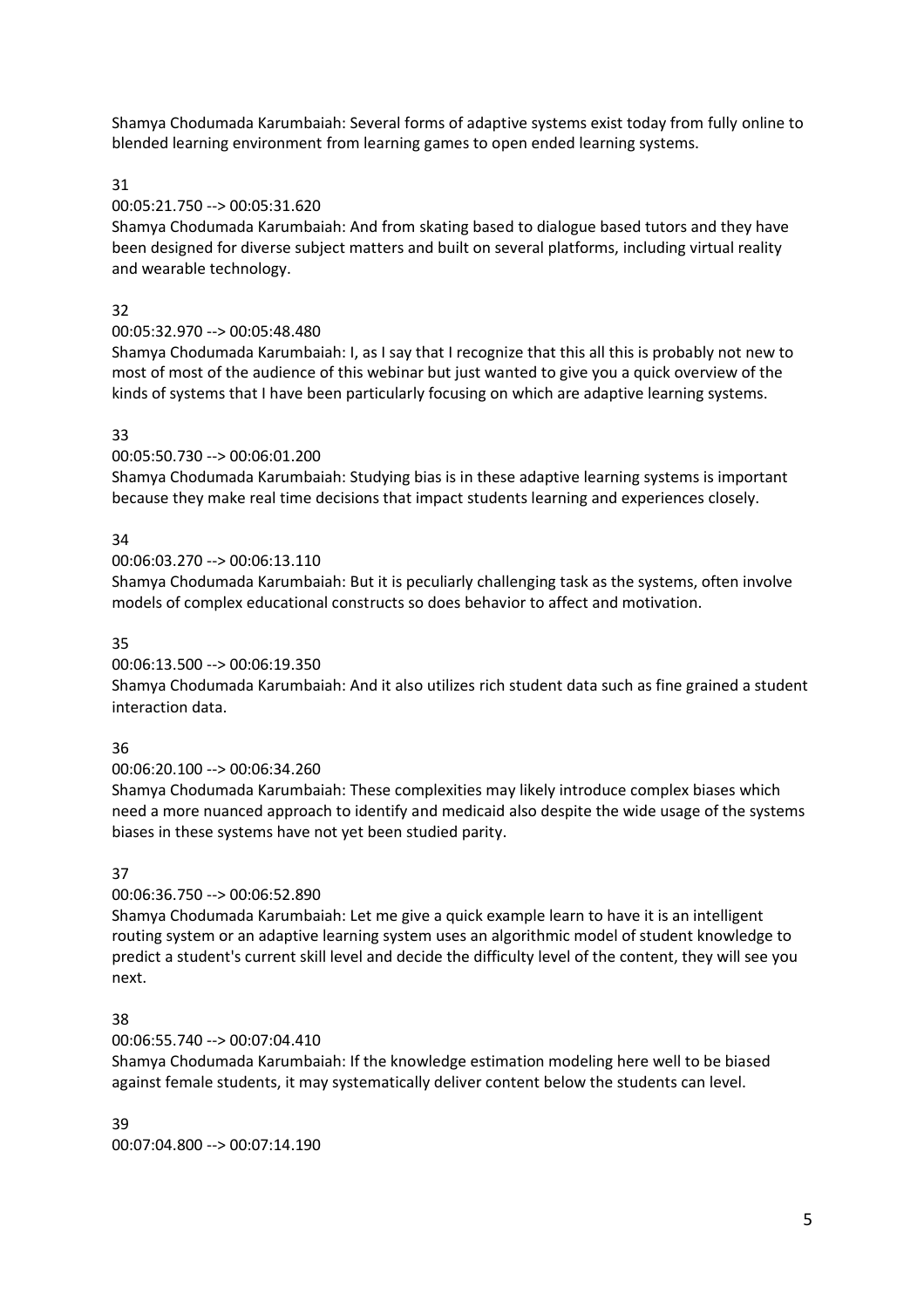Shamya Chodumada Karumbaiah: leading to miss learning opportunities or suboptimal experience potentially lowering achievement and engagement in female students in the long run.

### 40

### 00:07:15.420 --> 00:07:31.380

Shamya Chodumada Karumbaiah: motivate This could also become a self fulfilling prophecy wherein the incorrect prediction for female students may lead to actual low performance further confirm confirming the students bias, the system device, and this perpetuating the systems behavior.

### 41

### 00:07:32.610 --> 00:07:42.750

Shamya Chodumada Karumbaiah: In this fashion adaptive systems have the potential to obscure the root cause of bias and automate it affect making it harder to objectively identify and fixing.

### $\Delta$

### 00:07:45.180 --> 00:07:56.490

Shamya Chodumada Karumbaiah: In addition, the systems, often serve a diverse student population with a single system catering to students from different grade levels countries and socio economic and cultural backgrounds.

### 43

#### 00:07:57.390 --> 00:08:07.110

Shamya Chodumada Karumbaiah: This further complicates the issue of bias, as now, the system behavior needs to be non discriminatory across all the students populations that it's serving.

#### 44

### 00:08:09.120 --> 00:08:21.390

Shamya Chodumada Karumbaiah: Therefore, as the systems continue to be used by diverse student populations across the United States and the globe, they need to ensure that their pedagogical decisions meet the needs of all students for an equitable outcome.

### 45

#### 00:08:23.640 --> 00:08:32.970

Shamya Chodumada Karumbaiah: next step doesn't arguments for why we need to look beyond just algorithms to identify and mitigate bias in upstream sources that shape adaptive learning systems.

#### 46

### 00:08:35.280 --> 00:08:41.220

Shamya Chodumada Karumbaiah: let's take the example of Africa detection and let's unpack the detector development process.

### 47

### 00:08:42.390 --> 00:08:53.490

Shamya Chodumada Karumbaiah: In the standard machine learning workflow we start by collecting samples as from a probability distribution fee for instance bears of images and annotated African states.

### 48

00:08:55.020 --> 00:08:59.640 Shamya Chodumada Karumbaiah: Then we choose a model class ah that's a set of neural networks.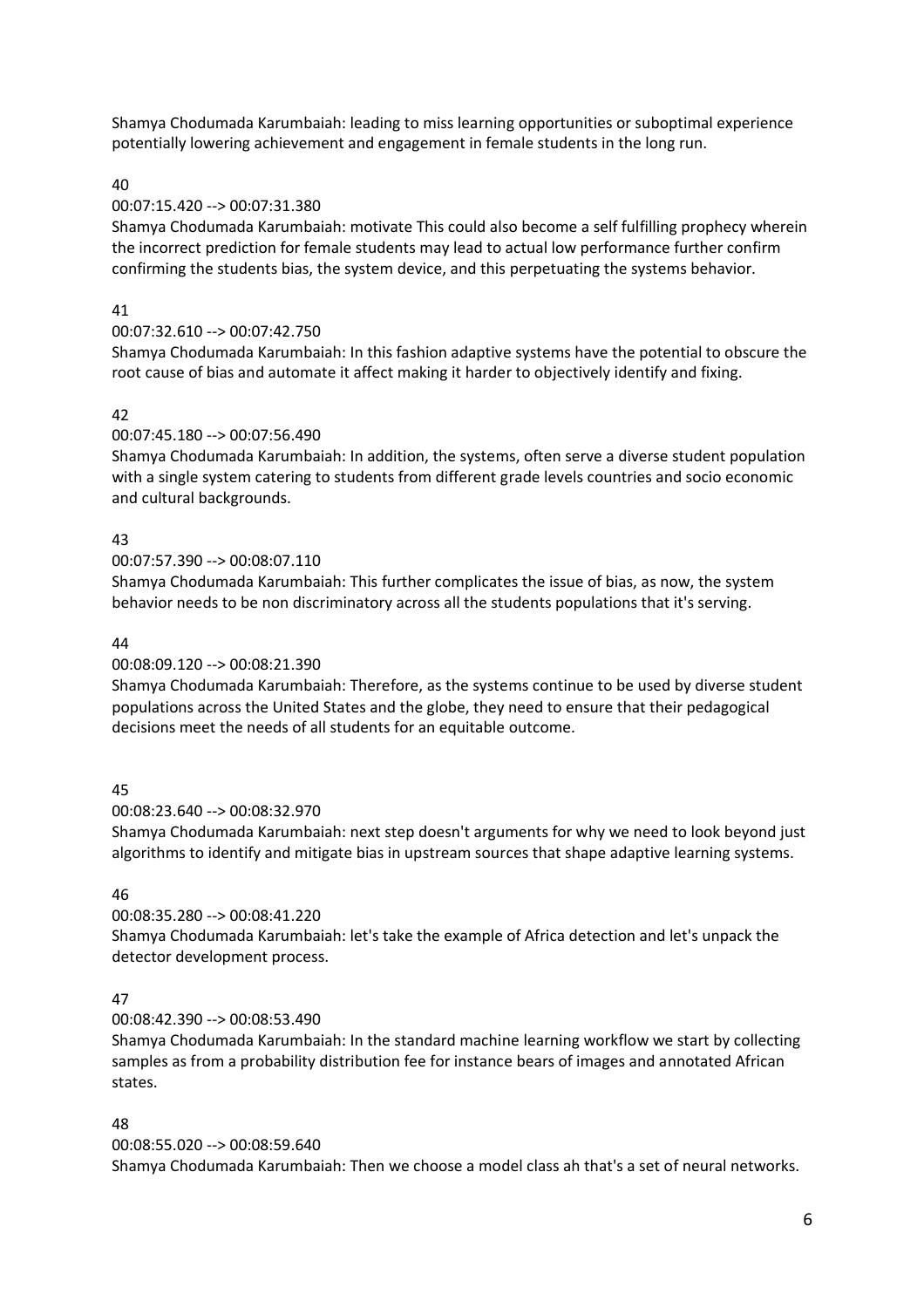00:09:00.780 --> 00:09:06.480

Shamya Chodumada Karumbaiah: Within find the model in this model class which has the lowest prediction editor on sample as.

### 50

00:09:08.250 --> 00:09:18.930

Shamya Chodumada Karumbaiah: Last year, and this is particularly important for our discussion we estimate the true error of this model for any future data by testing it on new data that is also drawn from.

### 51

00:09:21.150 --> 00:09:26.430

Shamya Chodumada Karumbaiah: This methodology is justified by the fundamental serum of machine learning on generalization.

### 52

### 00:09:27.540 --> 00:09:43.290

Shamya Chodumada Karumbaiah: into meltdowns, no matter how complicated the distribution is for a reasonable model class if we have enough data, then for any model, the editor on current data is a close approximation of the errors in the real world.

### 53

### 00:09:45.360 --> 00:09:53.040

Shamya Chodumada Karumbaiah: Simply put, if a model does well on the data in hand, it is expected to do well on any unseen data in the future.

### 54

### 00:09:55.980 --> 00:10:09.180

Shamya Chodumada Karumbaiah: While this approach may work well for predicting say pittsburgh's feather dorado it fall short in serving diverse student populations, especially those who are under or underrepresented in the sample.

### 55

### 00:10:11.550 --> 00:10:24.720

Shamya Chodumada Karumbaiah: As reported by packet and colleagues in the recent review of papers from education data mining student population information is often not reported with generalization estimates, making it especially hard to contextualize Marbles

### 56

### 00:10:27.150 --> 00:10:41.760

Shamya Chodumada Karumbaiah: It reminds me of the code by George box all models are wrong, but some are useful, the question that is often ignored is useful for who are the models disproportionately useful for some student populations over others.

### 57

### 00:10:43.530 --> 00:10:56.220

Shamya Chodumada Karumbaiah: By design most machine learning models are optimized for the majority population, because of its focus on reducing the overall edit This leads to bias towards those who do not look like the majority population.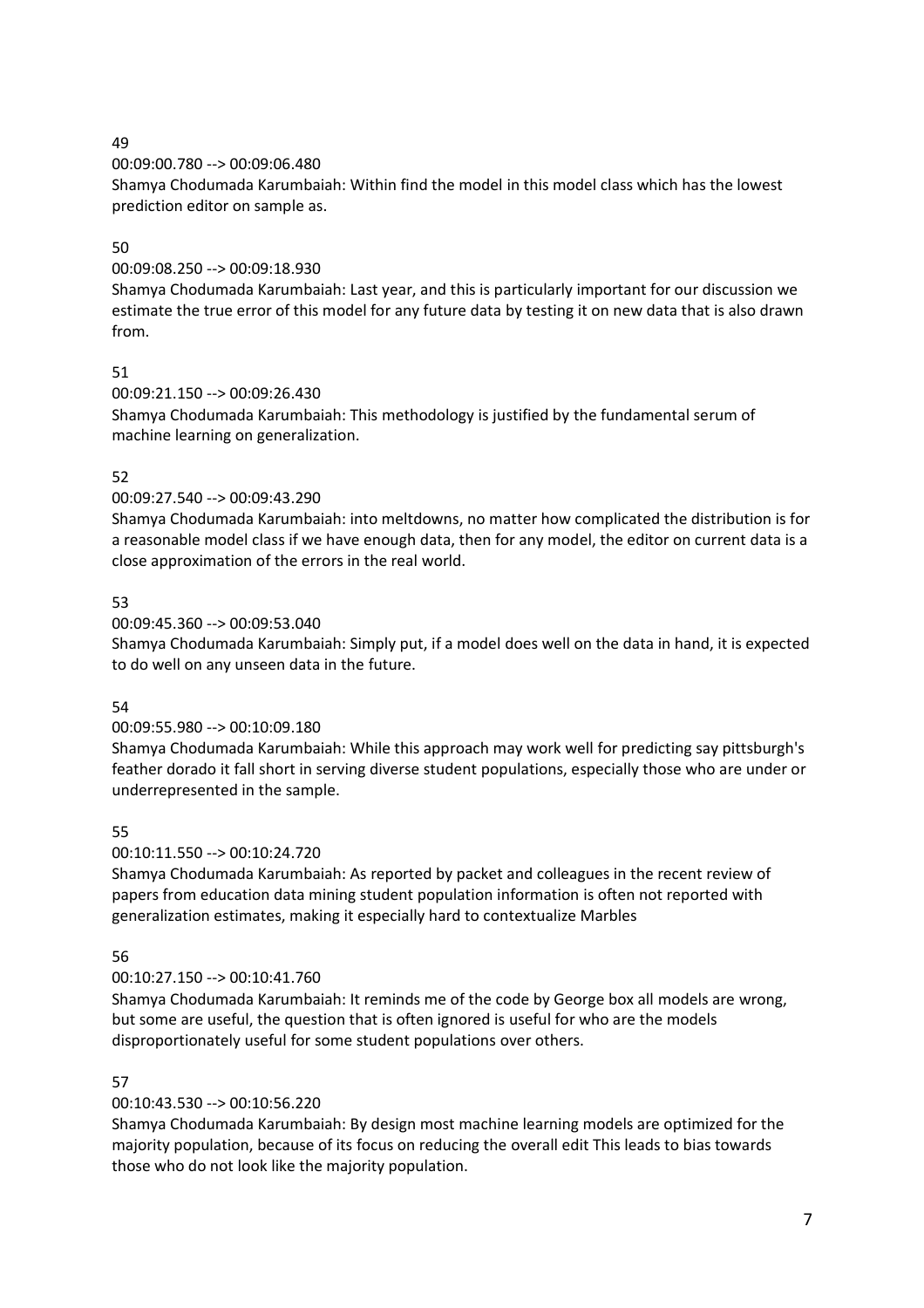00:10:57.930 --> 00:11:00.330

Shamya Chodumada Karumbaiah: There are several reasons for why this may happen.

#### 59

00:11:01.470 --> 00:11:11.250

Shamya Chodumada Karumbaiah: The data collected may be less accurate for some groups, for example, earlier cameras were designed to bring out high contrast and better resolution for white skin color.

### 60

00:11:12.840 --> 00:11:19.920

Shamya Chodumada Karumbaiah: Or the construct of interest may look different in different subgroups, for example, cultural differences in the expressions of emotion.

### 61

00:11:21.840 --> 00:11:25.980

Shamya Chodumada Karumbaiah: or some subgroups may just be hard to predict, for example, students, wearing makeup.

### 62

00:11:28.350 --> 00:11:35.640

Shamya Chodumada Karumbaiah: Identifying the CDS issue several recent research projects have examined bias in algorithm existence in education.

#### 63

00:11:38.070 --> 00:11:47.850

Shamya Chodumada Karumbaiah: However, the focus has mostly been on investigating bias in predictive modeling, particularly its downstream stages like model development and evaluation.

### 64

00:11:49.170 --> 00:11:58.260

Shamya Chodumada Karumbaiah: While this is an important step in the right direction, I argue that the issue of bias advisors, well before the actual module development.

### 65

00:11:59.580 --> 00:12:08.850

Shamya Chodumada Karumbaiah: And that the current emphasis on downstream status will limit the progress towards equity in in adaptive learning systems if we don't broaden our search.

### 66

00:12:11.160 --> 00:12:25.320

Shamya Chodumada Karumbaiah: by considering three upstream components separately my dissertation aim to bring to attention those aspects that closely shape adaptive decision making, but are often obscured in the evaluation of bias in an algorithmic model.

67 00:12:26.760 --> 00:12:37.740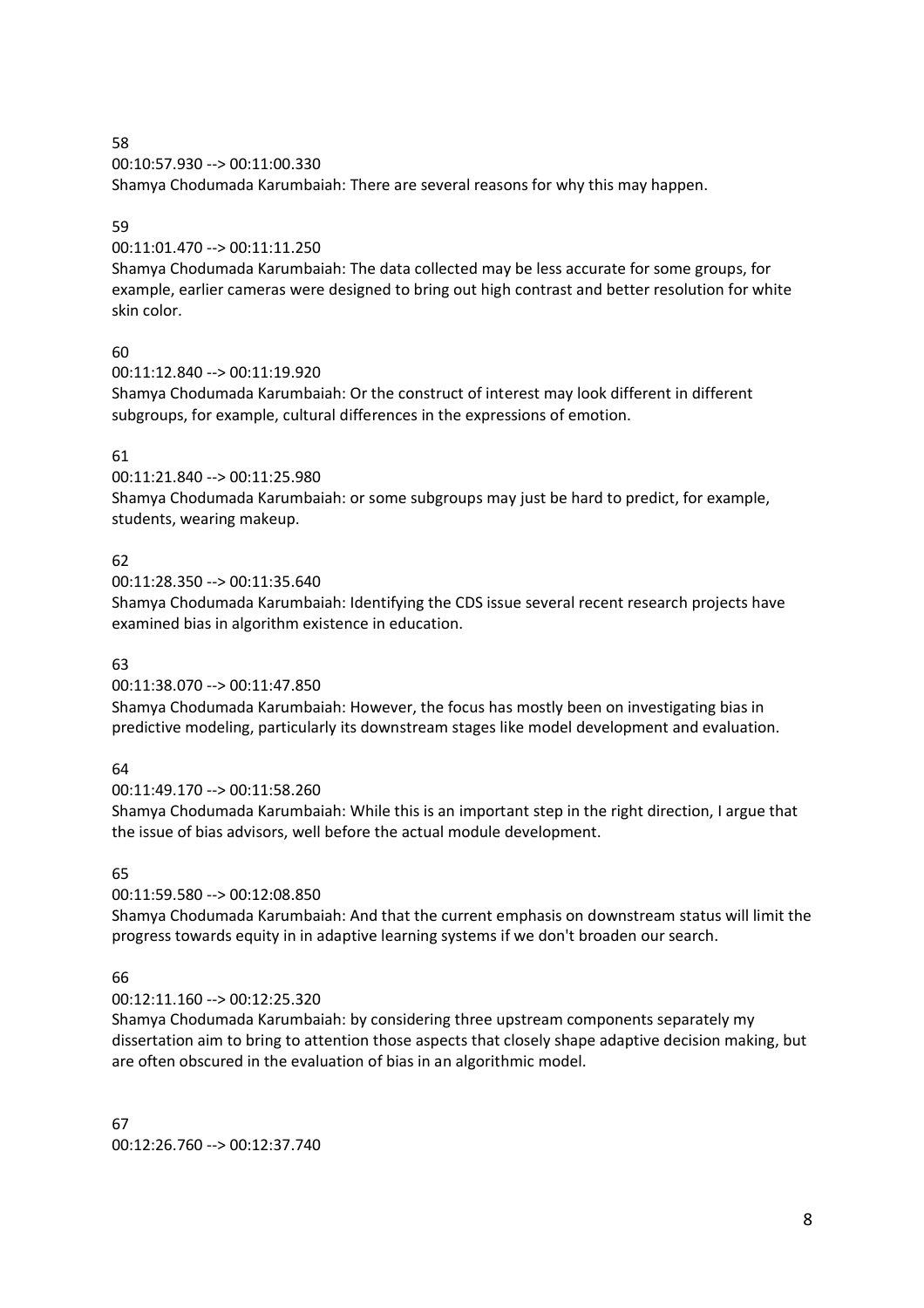Shamya Chodumada Karumbaiah: Data collection methods and system design directly impact modeling efforts motivational theories impact system design data collection and the algorithmic design.

### 68

### 00:12:39.180 --> 00:12:53.100

Shamya Chodumada Karumbaiah: letting an algorithmic model perpetuate an upstream bias in its discriminated this decision making, before the harm the sensitive groups, leading to outcomes that falsely confirm the upstream bias.

### 69

### 00:12:54.060 --> 00:13:12.060

Shamya Chodumada Karumbaiah: Studying upstream bias is important not only because it could form a basis for bias in an algorithmic model, but also because it could lead to direct discriminatory behaviors in an adaptive system, for example, an effective intervention, based on a biased theory.

### 70

### 00:13:13.620 --> 00:13:26.130

Shamya Chodumada Karumbaiah: But empirically analyzing student data previously collected from various virtual learning systems, I investigated demographic disparities in three representative cases of upstream buys.

### 71

00:13:27.840 --> 00:13:32.310 Shamya Chodumada Karumbaiah: bidding effectiveness of methodological improvements in annotated data collection.

### 72

### 00:13:34.020 --> 00:13:41.730

Shamya Chodumada Karumbaiah: Differing implications of technology design on student outcomes and raising rates of data conformance to a theoretical model.

### 73

### 00:13:43.290 --> 00:13:46.380

Shamya Chodumada Karumbaiah: i'm now going to present study three for my dissertation.

### 74

### 00:13:48.960 --> 00:14:00.870

Shamya Chodumada Karumbaiah: In this study I empirically illustrated demographic disparity in the non conformance of data to are widely accepted theoretical model used to design adaptability in learning systems.

### 75

### 00:14:02.250 --> 00:14:07.200

Shamya Chodumada Karumbaiah: Before I begin I would like to express my heartfelt gratitude to all who made this study possible.

### 76

### 00:14:09.690 --> 00:14:19.470

Shamya Chodumada Karumbaiah: I chose to study theory as an upstream source, because it closely influences several aspects of adapter decisions, including the conceptualization of.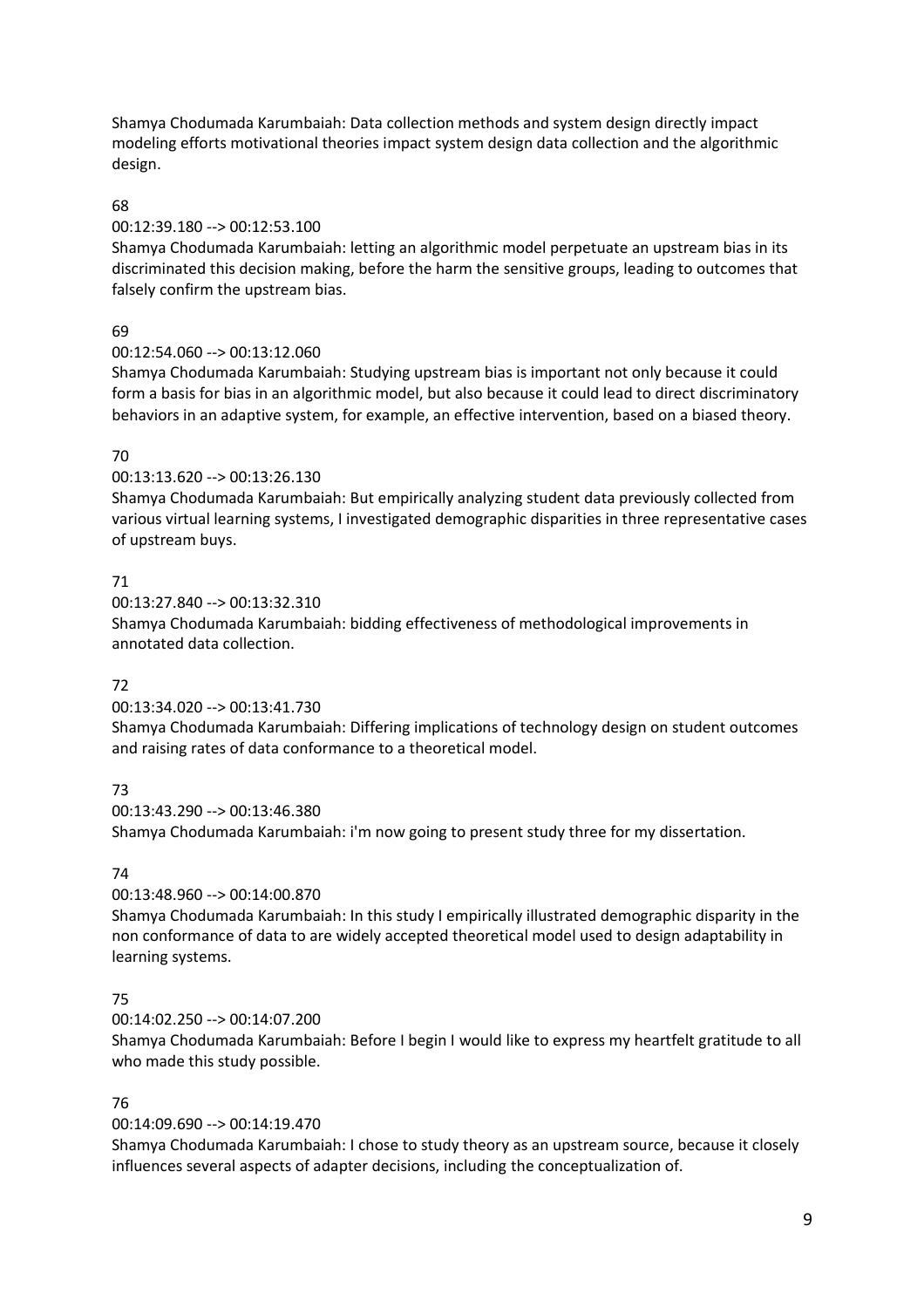### 00:14:20.010 --> 00:14:33.690

Shamya Chodumada Karumbaiah: construct the interpretation of student behaviors the construction of variables in modeling and the design of interventions in adaptive systems in this study I specifically look at an average of 30.

### 78

### 00:14:35.970 --> 00:14:45.660

Shamya Chodumada Karumbaiah: effect has been theorized to play three primary roles in learning by drawing attention to learning challenges appraising learning and guiding cognitive focus.

### 79

### 00:14:47.130 --> 00:15:00.930

Shamya Chodumada Karumbaiah: According the empirical studies and adaptive and artificial intelligence systems show strong correlations between Africa and the range of important educational constructs such as self efficacy and logical reasoning learning and motivation.

### 80

### 00:15:02.670 --> 00:15:19.710

Shamya Chodumada Karumbaiah: Identifying the inextricable link between aspect and learning affective computing in education items to recognize measure analyze and respond to student athlete to narrow to communicate this gap between the highly emotional human and the emotionally challenged computer.

### 81

### 00:15:20.880 --> 00:15:31.830

Shamya Chodumada Karumbaiah: Accordingly, studies in the past decade have built automated Africa detectors for adaptive learning systems using physical and physiological sensors and interaction log data.

### 82

00:15:33.180 --> 00:15:38.940

Shamya Chodumada Karumbaiah: These detectors have been used to design Africa sensitive interventions in these adaptive systems.

### 83

### 00:15:41.820 --> 00:15:52.560

Shamya Chodumada Karumbaiah: This considers this example of an effort of a tutor considerable research has investigated the development of what it's called Africa sensitive or effort aware learning systems.

### 84

### 00:15:53.190 --> 00:16:02.070

Shamya Chodumada Karumbaiah: They didn't student experience is personalized based on these two systems ability to detect and respond to students African states.

85 00:16:03.150 --> 00:16:15.810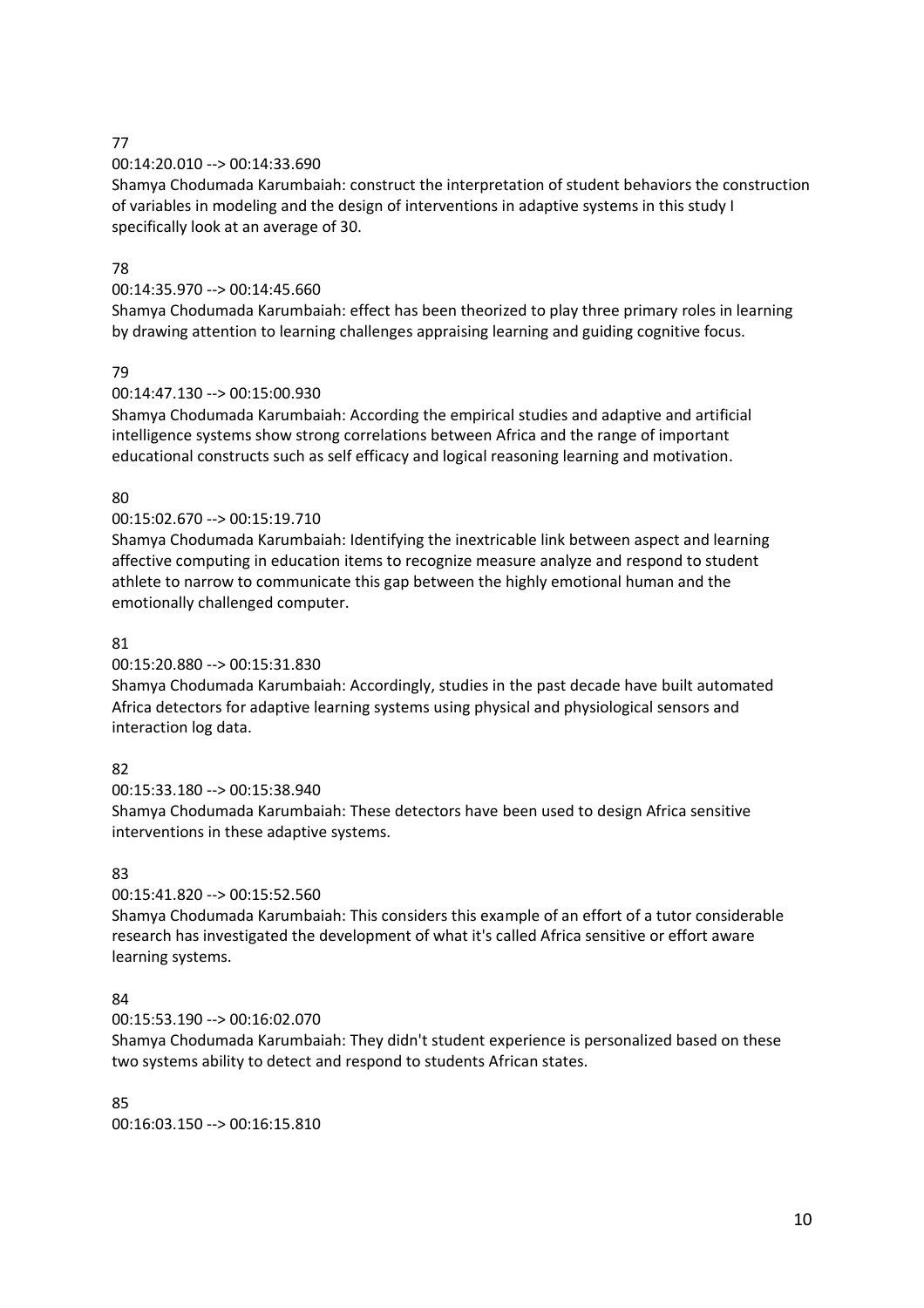Shamya Chodumada Karumbaiah: The foundational hypothesis of this research is that detecting and responding to students effect improves the quality of students interaction with the system by making it more engaging and effective for learning.

### 86

### 00:16:18.180 --> 00:16:32.160

Shamya Chodumada Karumbaiah: Recognizing the limited utility in mirror effect recognition significant effort has been put into understanding how these states evolve and interact in effortful learning activities and area of research, called Africa dynamics.

### 87

### 00:16:35.250 --> 00:16:45.030

Shamya Chodumada Karumbaiah: The popular theoretical model of Africa dynamics was proposed by the mellow increase in 2012 using theories of cognitive this equilibrium.

### 88

### 00:16:45.630 --> 00:17:03.270

Shamya Chodumada Karumbaiah: They postulate that this specific set of Africa transitions will be particularly prominent the model predicts that students who experienced an impasse during the flow start state will transition to a state of equilibrium which manifests itself as the effect of state of confusion.

### 89

00:17:04.410 --> 00:17:13.800

Shamya Chodumada Karumbaiah: If the student results this impasse they are predicted to transition back to flow if, however, the impact is not resolved.

### 90

### 00:17:14.340 --> 00:17:26.550

Shamya Chodumada Karumbaiah: Students are hypothesized to become stuck which is experienced as frustration if the first frustration versus the model suggests the learner will disengage and transitioning to boredom.

### 91

### 00:17:29.640 --> 00:17:47.010

Shamya Chodumada Karumbaiah: I chose to investigate potential biases in this model because it's a highly cited and readily accepted model in the field, which has been used in diversity context to design adaptive effective interventions, including some of my own earlier works in this area.

### $Q<sub>2</sub>$

### 00:17:49.440 --> 00:18:04.200

Shamya Chodumada Karumbaiah: You understand the applicability of the model I first conducted a systematic review to investigate the impact of methodological and contextual differences in past empirical studies, particularly with respect to their conformance to the theoretical model.

### 93

### 00:18:06.270 --> 00:18:15.120

Shamya Chodumada Karumbaiah: Medicine suggest that the studies that show some evidence for the model, but it all collected in the United States with undergraduate populations.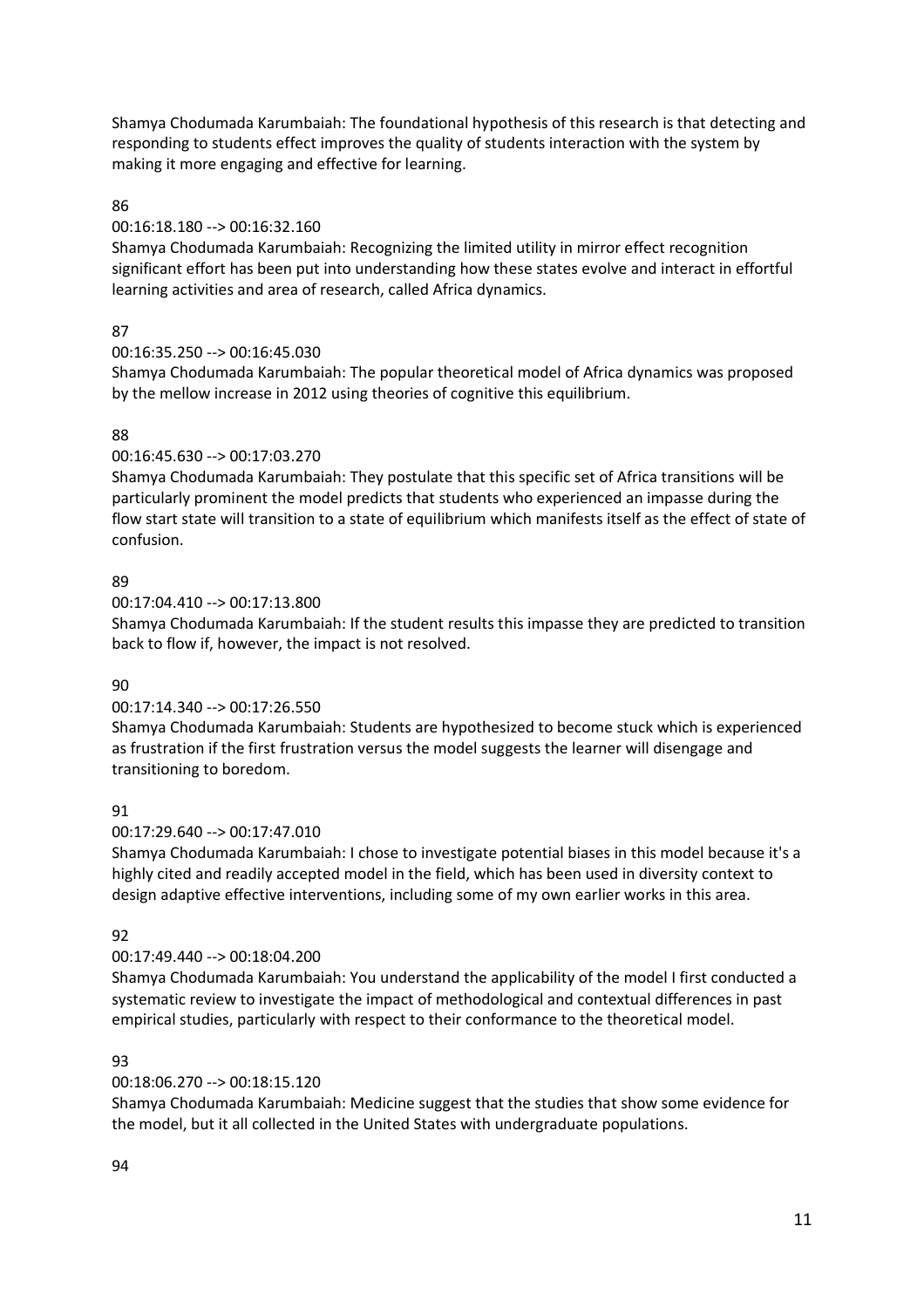#### 00:18:16.800 --> 00:18:25.500

Shamya Chodumada Karumbaiah: They would also done in lab settings using learning systems that were primarily built for research and followed a linear design.

#### 95

### 00:18:27.060 --> 00:18:35.730

Shamya Chodumada Karumbaiah: They also involved shorter learning activity and collected students self reports of assets retrospectively at the completion of the activity.

#### 96

#### 00:18:37.590 --> 00:18:42.630

Shamya Chodumada Karumbaiah: And that didn't what methodological difference is the inconsistent treatment of self transitions.

#### 97

### 00:18:43.710 --> 00:18:56.850

Shamya Chodumada Karumbaiah: It may take a couple of minutes to quickly explain the implications of this choice on the validity of the results, also a way in which statistical bias, which is different from the bias of this, the bias that i've been talking about witches.

#### 98

#### 00:18:57.960 --> 00:19:11.910

Shamya Chodumada Karumbaiah: Society bias, to an extent it's there's a difference here and, this being a statistical bias, I wanted to quickly explain how this led to a statistical bias in the results and does to the conformance of the marketing.

#### 99

#### 00:19:14.610 --> 00:19:32.250

Shamya Chodumada Karumbaiah: The data used in this research is temporarily sequenced codes representing student traffic so at each interval of time and effort observation is collected, either by human annotation or automated after detection or students at reports.

#### 100

#### 00:19:34.290 --> 00:19:43.560

Shamya Chodumada Karumbaiah: Studies that did conform to the theoretical model use the sequence as he's In contrast, the studies that did show some evidence towards self.

#### 101

#### 00:19:44.070 --> 00:19:56.370

Shamya Chodumada Karumbaiah: Remove the self transitions as part of their data pre processing step but excluding the instances when a student remained in the same effort of states or two or more conservative observations.

#### 102

#### 00:19:58.230 --> 00:20:12.510

Shamya Chodumada Karumbaiah: The seemingly small step of excluding self transitions leads to the violation of independence assumption in the statistic used since the next eight now can only take values other than the previous state, let me quickly industry, plus with an example.

103 00:20:14.100 --> 00:20:26.550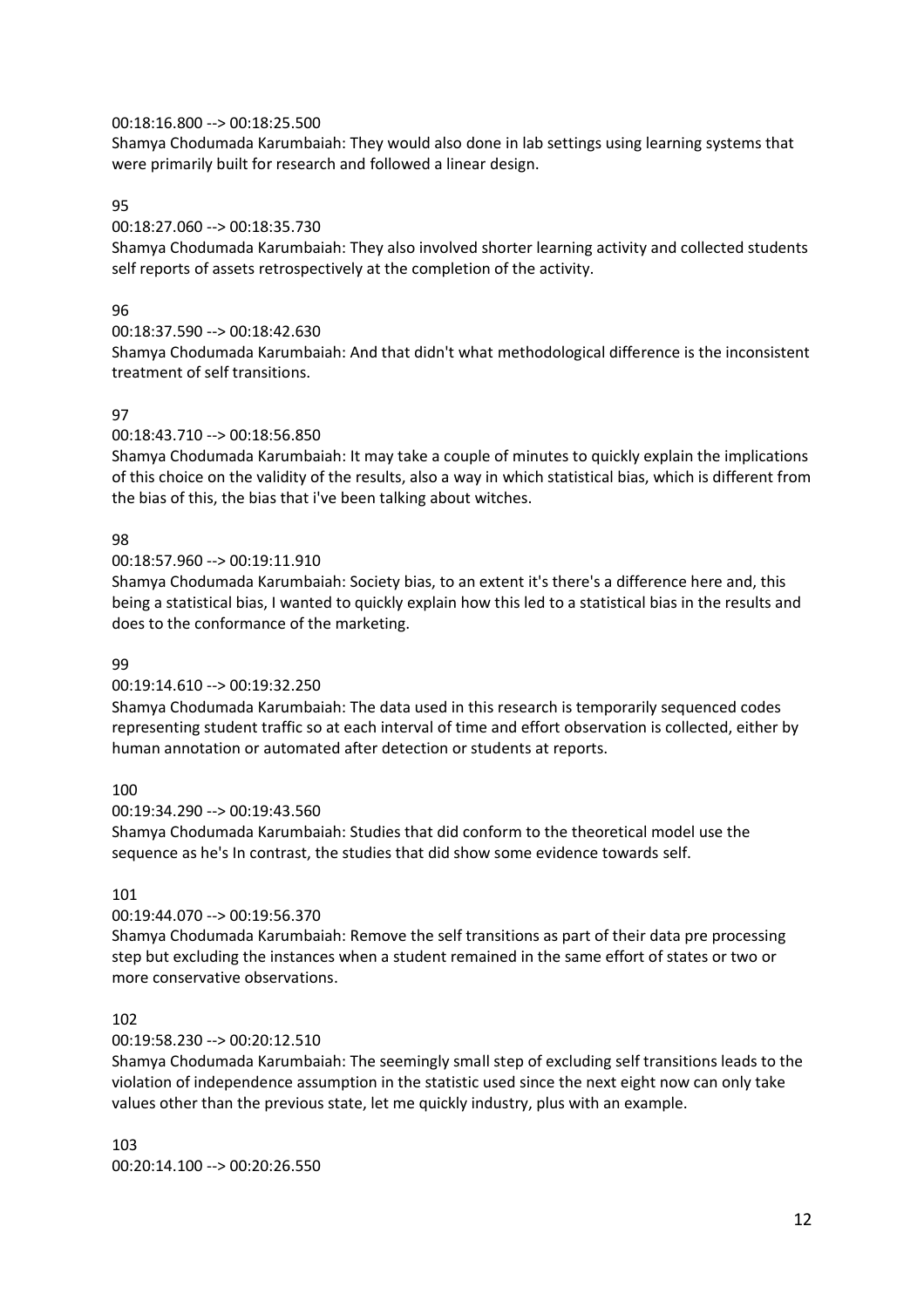Shamya Chodumada Karumbaiah: given enough sequence the statistic calculates the likelihood that an aspect of state will transition to a subsequent state, given the base rate of the State occurring and the value of L here is zero.

### 104

#### 00:20:28.170 --> 00:20:39.780

Shamya Chodumada Karumbaiah: considered now an effective sequence, with three states A, B and C, in which all transitions are equally likely to compute the likelihood of a transition a to be.

#### 105

00:20:40.560 --> 00:20:45.540 Shamya Chodumada Karumbaiah: The first compute the base rate of B, which is point three three here, as there are three states.

#### 106

#### 00:20:46.470 --> 00:20:55.590

Shamya Chodumada Karumbaiah: Next we compute the current conditional probability of be as the next step, given a, as the previous day since a can transition to a B or C.

#### 107

#### 00:20:56.190 --> 00:21:08.490

Shamya Chodumada Karumbaiah: The conditional probabilities also point three three and now, when we plug this in into the equation of La we get X equals zero, which is what we would expect, since all transitions are equally likely.

#### 108

#### 00:21:10.320 --> 00:21:13.950

Shamya Chodumada Karumbaiah: This is true for all nine possible transitions with three states.

#### 109

#### 00:21:15.390 --> 00:21:30.630

Shamya Chodumada Karumbaiah: Now, when we remove the self transitions the basic of be remains unchanged, as we still have three states, however, since angel can only transition into B or C and not to itself, because the most transitions.

#### 110

#### 00:21:31.560 --> 00:21:46.980

Shamya Chodumada Karumbaiah: The conditional probability of be as the next step given as the previous state becomes point five, and now, when we plug this in into the plug this into the equation of L we see that the chance value of a shift from zero to a positive value.

#### 111

#### 00:21:48.390 --> 00:21:54.270

Shamya Chodumada Karumbaiah: This is true for all the six possible transitions with three states, when some transitions are excluded.

#### 112

#### 00:21:56.190 --> 00:22:11.190

Shamya Chodumada Karumbaiah: This issue is evident in 2018 study that similarly excluded self transitions and reported mathematically impossible results within all transitions into the African state of engaged concentration, but more likely than chance.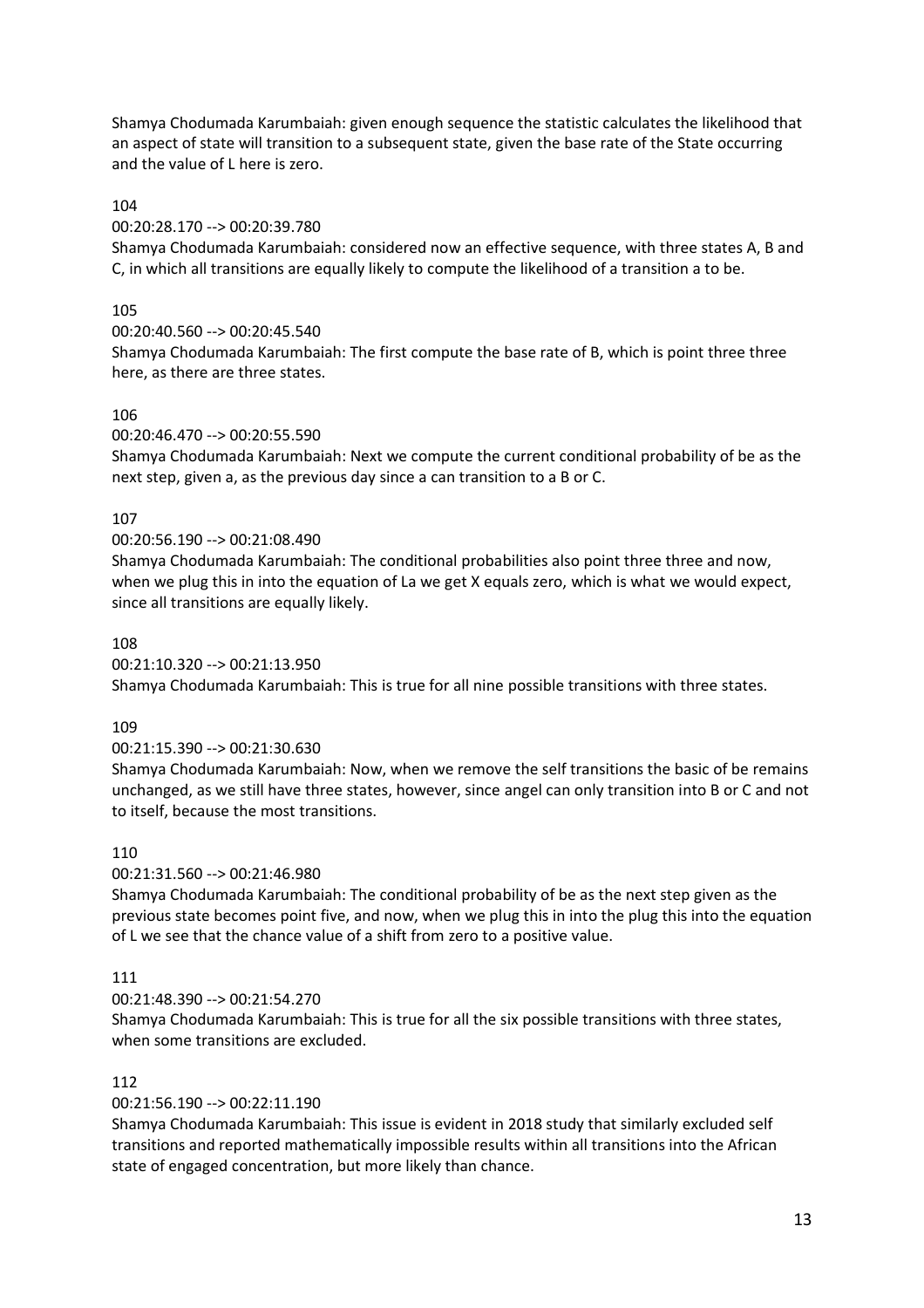00:22:13.020 --> 00:22:20.520

Shamya Chodumada Karumbaiah: In one of my previous papers, I presented a mathematical proof for this issue, and provided provided a simple fix.

### 114

00:22:21.270 --> 00:22:27.510

Shamya Chodumada Karumbaiah: Which shifted the chance value of L from zero to a positive value, based on the number of active states.

### 115

00:22:28.500 --> 00:22:36.210

Shamya Chodumada Karumbaiah: Do this treatment fix the problem, it could still need to misinterpretation of the results, due to the counterintuitive nonzero chance value.

### 116

#### 00:22:37.200 --> 00:22:53.730

Shamya Chodumada Karumbaiah: So, motivated by this issue my my mathematician Dr Jeff matter you she and I developed developed a modified version of the statistic which we refer to as elster which gives the sense value back zito when self transitions are remote.

### 117

#### 00:22:55.500 --> 00:23:10.200

Shamya Chodumada Karumbaiah: More importantly, this finding implies that the past studies that showed some evidence to the theoretical model we have overstated that possible effects are reported positive results and relationships were even know or negative.

#### 118

#### 00:23:12.420 --> 00:23:26.700

Shamya Chodumada Karumbaiah: better understand the models validity and the scope and scope of applicability idea analyzed and synthesized and previously collected after data sets from diverse learning context and relatively more diverse student populations.

#### 119

#### 00:23:28.080 --> 00:23:43.290

Shamya Chodumada Karumbaiah: All but one data sets were collected using human annotation by culturally sensitive trained and certified coders who observed students, while using widely used protocol called prompt to reduce data bias and observer effect.

#### 120

### 00:23:45.360 --> 00:23:52.440

Shamya Chodumada Karumbaiah: I chose to use the redefined and statistic and propose to analyze treatment of edge cases that lacked consensus into the teacher.

### 121

#### 00:23:53.820 --> 00:24:03.240

Shamya Chodumada Karumbaiah: I chose to exclude some transitions, as this would likely reveal a larger number of Africa patents that might otherwise be suppressed by persistent adjective sticks.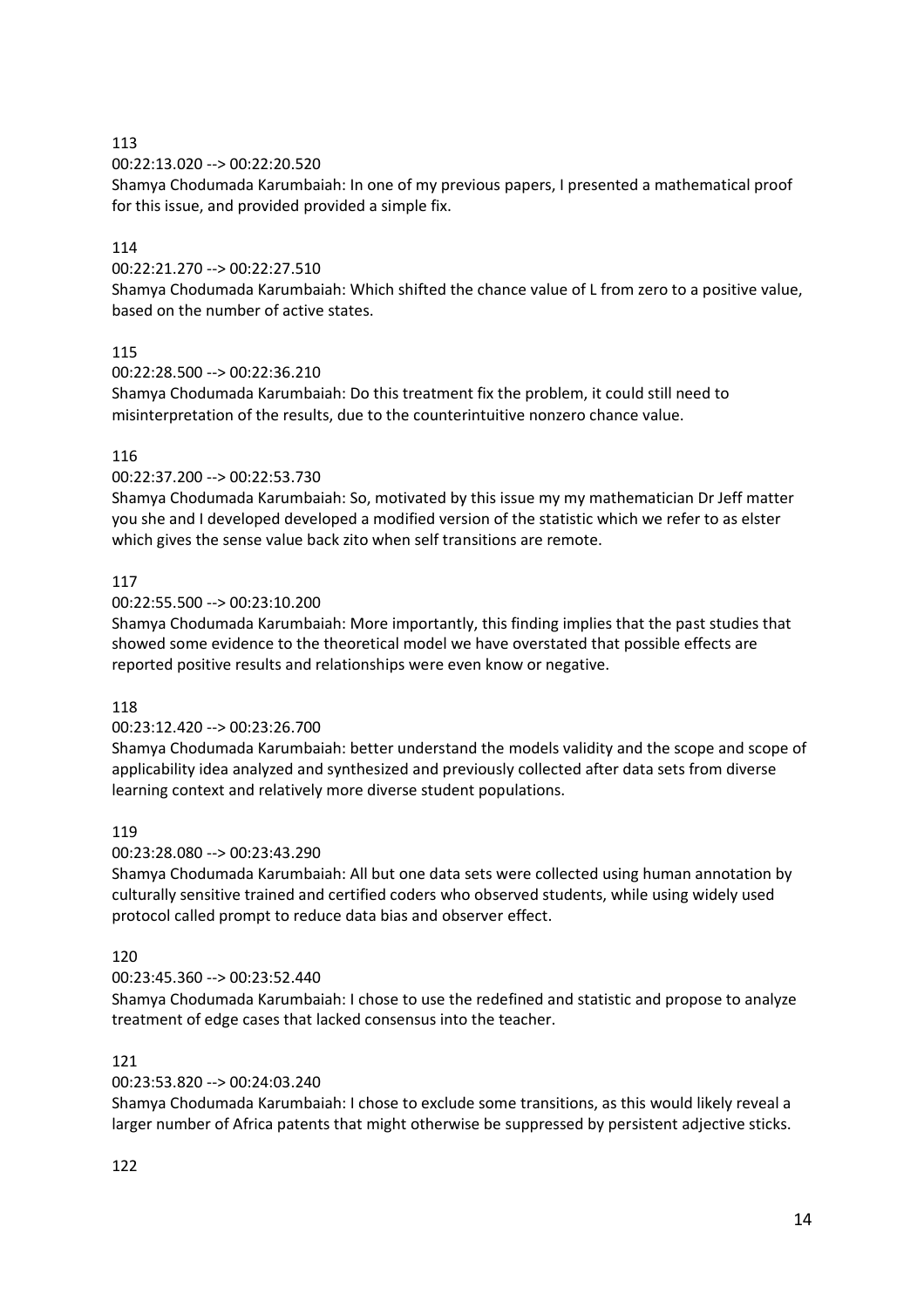#### 00:24:04.260 --> 00:24:09.390

Shamya Chodumada Karumbaiah: Lastly, are used oversee to summarize significance levels from the efficacy.

### 123

### 00:24:11.400 --> 00:24:21.810

Shamya Chodumada Karumbaiah: Somebody thing to significant levels across all the data sets that reveals that, among the six transitions hypothesized by the theoretical model, only one transition holds true.

### 124

#### 00:24:24.000 --> 00:24:37.380

Shamya Chodumada Karumbaiah: If we just checked the scope of applicability by nationality Africa transitions appear to be a little more stable in the United States, with no transitions being significantly more likely than chance in the Philippines.

### 125

### 00:24:40.380 --> 00:24:49.140

Shamya Chodumada Karumbaiah: There are three main implications of this study first it showed non conformance of data to the widely accepted theoretical model of student effect.

### 126

#### 00:24:50.100 --> 00:25:03.720

Shamya Chodumada Karumbaiah: I believe that it is highly unlikely that there are there is a general multistep pattern and academics well there may still be some contextually relevant patents useful to understand a student experience in specific students are populations.

#### 127

### 00:25:05.610 --> 00:25:15.060

Shamya Chodumada Karumbaiah: Second, the study also entry some methodological concerns in Africa dynamics analysis that were overlooked in the past studies, especially in using a statistic.

### 128

#### 00:25:16.890 --> 00:25:25.080

Shamya Chodumada Karumbaiah: Conducting transition analysis with Africa data has some continued challenges, for example, southern Africa states like frustration than to have.

#### 129

#### 00:25:25.470 --> 00:25:34.860

Shamya Chodumada Karumbaiah: low base rate also due to practical constraints and data collection feel observations tend to be done to produce short African sequences.

#### 130

#### 00:25:35.190 --> 00:25:43.770

Shamya Chodumada Karumbaiah: And these particular peculiarities have lead to issues with spurious results in using standard methods for transition analysis.

#### 131

00:25:44.310 --> 00:25:56.640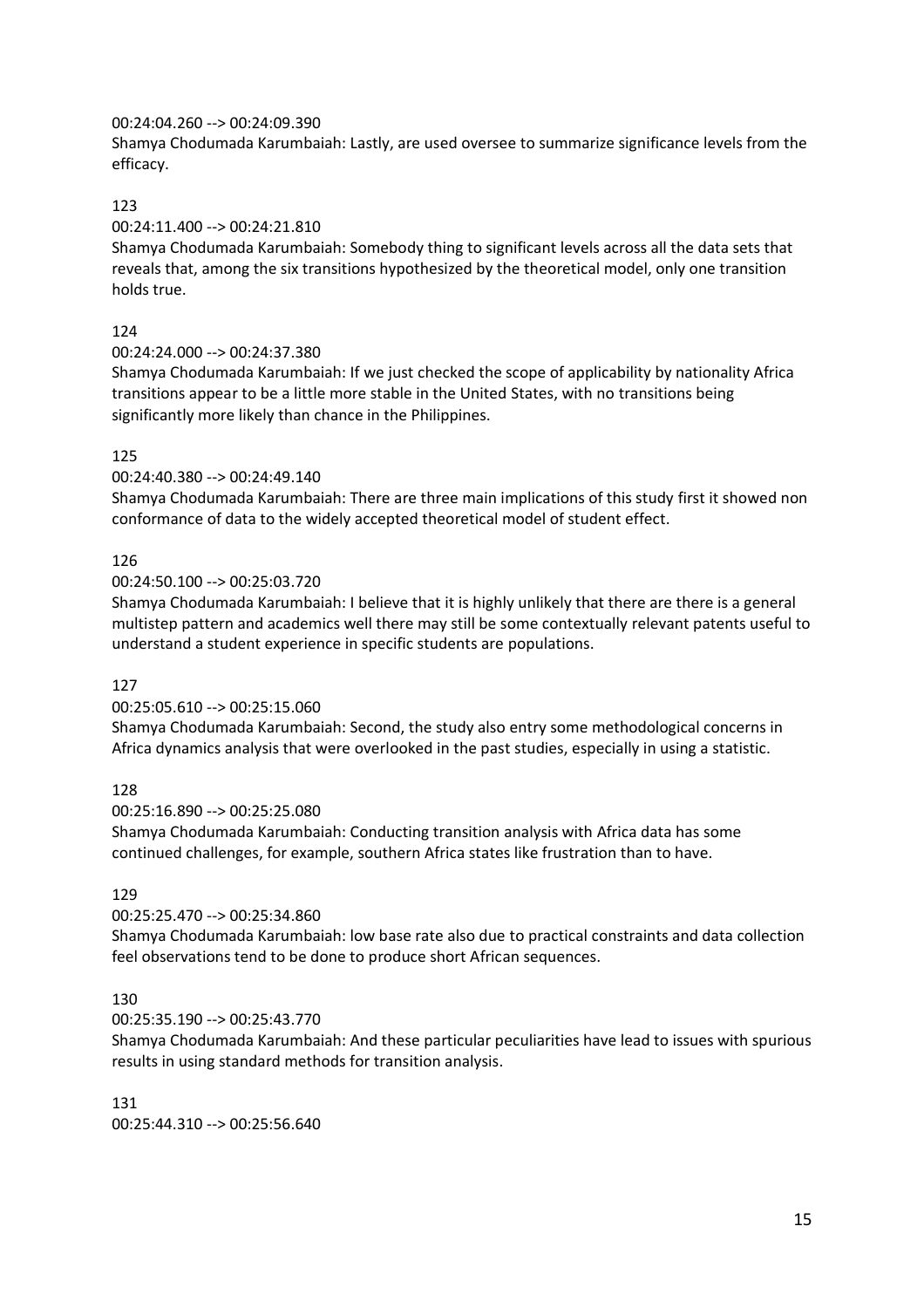Shamya Chodumada Karumbaiah: So, my colleagues and I have been working on innovative ways to mitigating some of these issues, one of which also used epistemic netflix analysis as a methodology for Africa dynamics analysis.

#### 132

#### 00:25:59.100 --> 00:26:11.400

Shamya Chodumada Karumbaiah: There are some more open questions on the implication of sampling rates screen size session lens of African studies, for example, field observation Stan to sample it slows lives.

#### 133

### 00:26:12.210 --> 00:26:24.300

Shamya Chodumada Karumbaiah: They are also course the green as compared to our automated detection and we are here to look at these methodological choices and the impact they have on the validity and applicability of theoretical model.

#### 134

#### 00:26:26.550 --> 00:26:32.730

Shamya Chodumada Karumbaiah: More importantly, the study highlighted the need to focus on cultural factors in Africa nomics research.

#### 135

#### 00:26:33.870 --> 00:26:45.720

Shamya Chodumada Karumbaiah: Even the differences in national culture school culture use of ethic and forms of disengagement in the two countries studied it is difficult at this point to understand why we are seeing these differences.

#### 136

#### 00:26:47.010 --> 00:26:56.880

Shamya Chodumada Karumbaiah: More broadly, however, we know that culture influences emotional expression and regulation and that it also influences frequency and emergence of Africa.

#### 137

#### 00:26:58.650 --> 00:27:13.350

Shamya Chodumada Karumbaiah: Either contextual factors like age also influences emotional exclusivity and a better understanding of the role that context place in is important for any future Adams to study academics as a generalizable phenomenon.

#### 138

#### 00:27:16.530 --> 00:27:28.200

Shamya Chodumada Karumbaiah: Finally, like its predecessors, the study conceptualized conceptualized as an effect as experienced by an individual state a student and after dynamics and collaborative settings area to be studied.

#### 139

00:27:30.180 --> 00:27:30.540 Shamya Chodumada Karumbaiah: Alec.

# 140

00:27:31.620 --> 00:27:37.140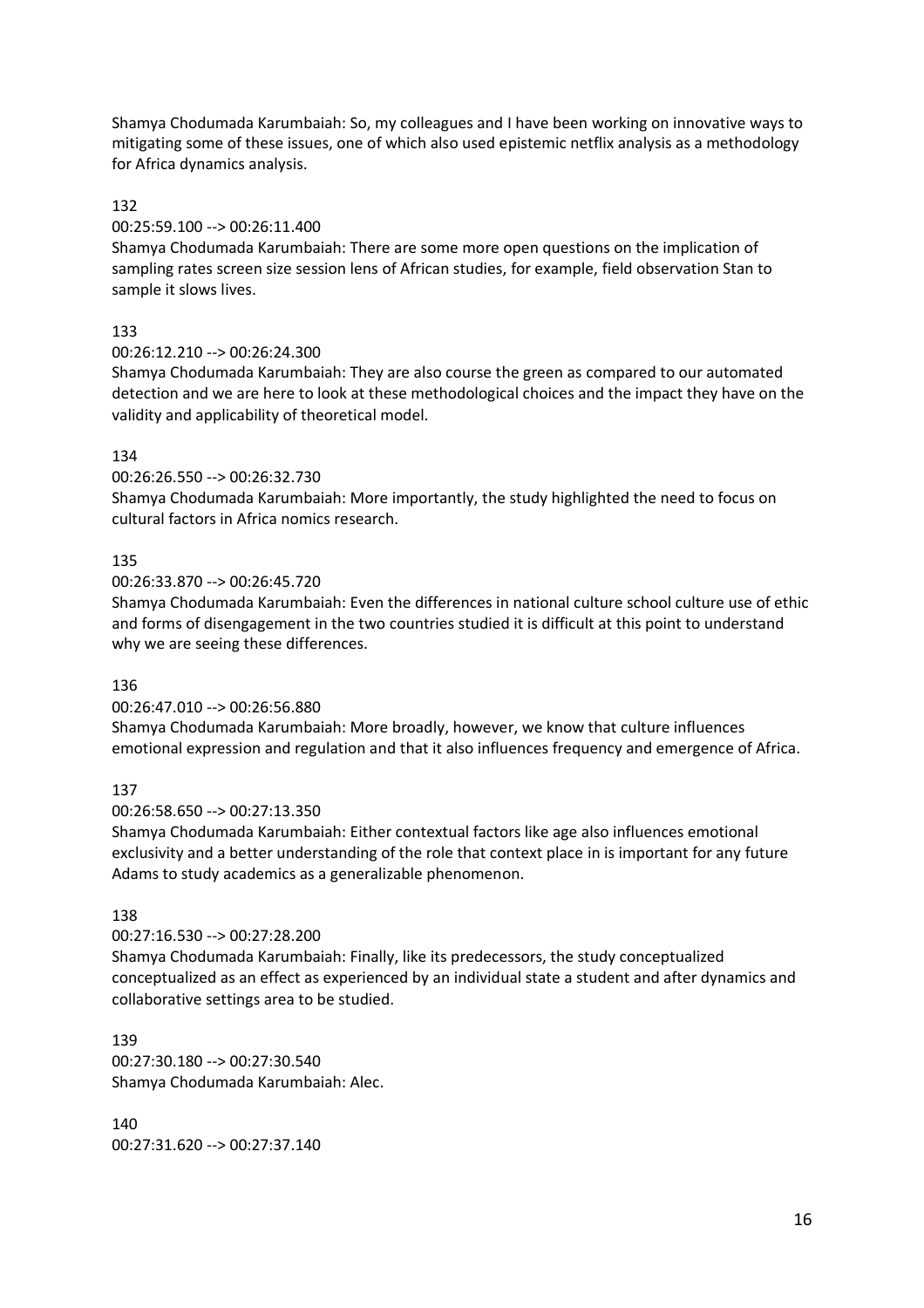Shamya Chodumada Karumbaiah: So taking a step back and going back to what I was telling before about upstream sources of bias.

### 141

#### 00:27:38.040 --> 00:27:53.610

Shamya Chodumada Karumbaiah: Through the study that I just presented and the other two studies in my dissertation I illustrate the existence of potential biases in upstream sources such as theory design and data collection method that closely shape adaptive learning systems.

### $142$

```
00:27:55.980 --> 00:27:59.070
```
Shamya Chodumada Karumbaiah: Now quickly summarize my key findings from the other two studies.

### 143

### 00:28:00.840 --> 00:28:12.240

Shamya Chodumada Karumbaiah: In my second study I examined the conditions under which the relationships between students behavior motivation and outcomes vary across different demographic context.

#### 144

#### 00:28:13.290 --> 00:28:24.510

Shamya Chodumada Karumbaiah: By doing so, I challenge the implicit assumptions of generalize ability in design choices, especially to the student populations that is currently understudied in price evaluation.

#### 145

#### 00:28:25.530 --> 00:28:31.680

Shamya Chodumada Karumbaiah: This includes students with low socio economic status English as a second language and special education.

#### 146

### 00:28:32.700 --> 00:28:51.030

Shamya Chodumada Karumbaiah: I also demonstrated the use of publicly available school level demographics for bias research, where there is often access to larger and more diverse diverse samples of student data but individual student demographics may be difficult or impossible to acquire.

#### 147

#### 00:28:54.120 --> 00:29:09.000

Shamya Chodumada Karumbaiah: That is also my last study reveals demographic disparity in the effective methods of methodological improvement in data collection and this work I experimented with active machine learning to improve annotated data collection of Africa.

#### 148

#### 00:29:10.080 --> 00:29:16.590

Shamya Chodumada Karumbaiah: This method suffers from the cold start problem where it does not have access to sufficient data yet to learn from.

# 149

00:29:17.520 --> 00:29:31.560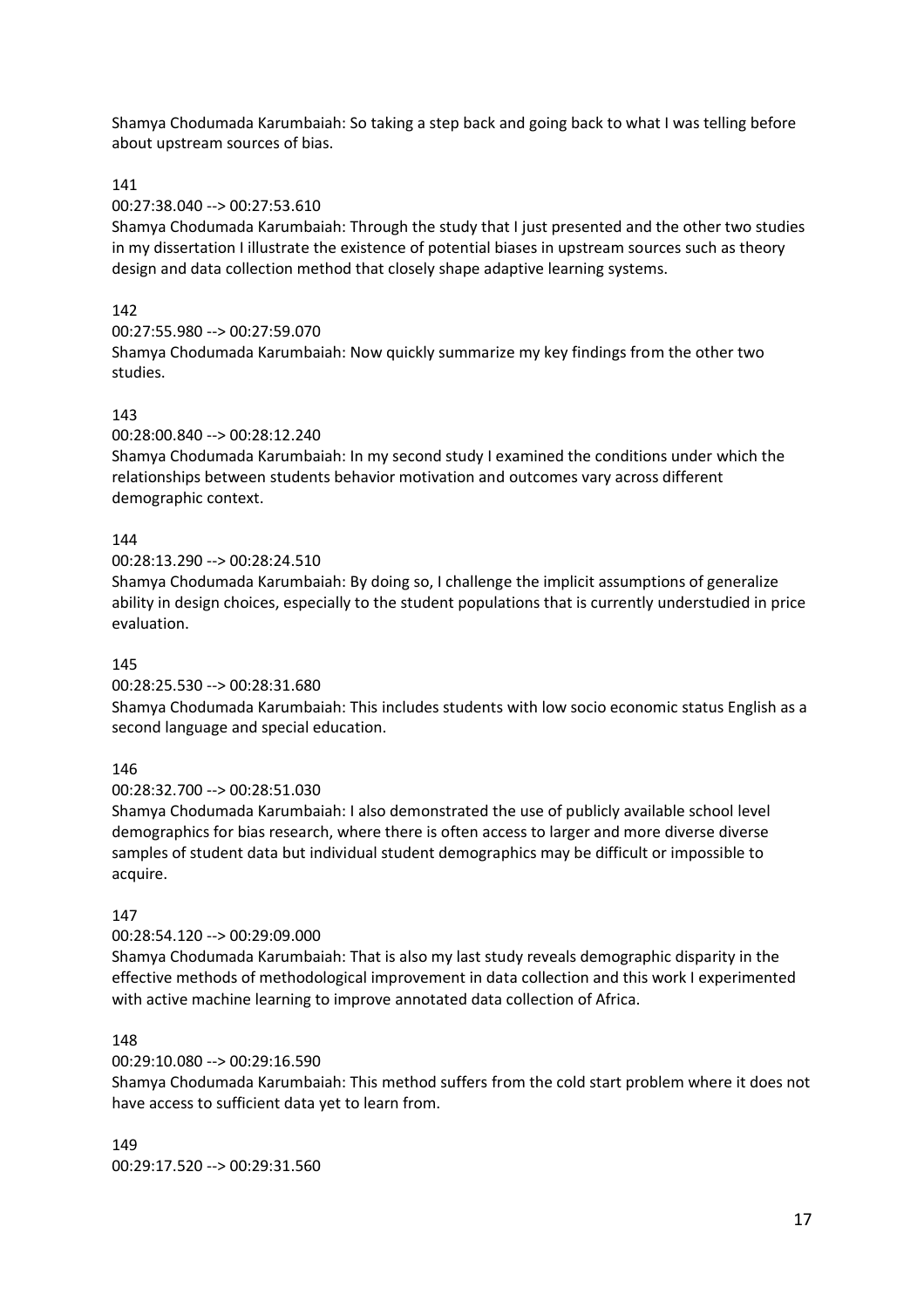Shamya Chodumada Karumbaiah: with Dr Andrew land I devised an approach to use past Africa data to overcome this limitation on experiments showed that mismatches in the urban city so suburban urban versus rural.

#### 150

#### 00:29:32.490 --> 00:29:47.160

Shamya Chodumada Karumbaiah: Urban city of the past eight of the schools where the data came from the mismatch in there, which is mixing up urban and suburban schools, for instance, could lead to bias data collection of effect for target students or population.

#### 151

#### 00:29:49.650 --> 00:30:02.010

Shamya Chodumada Karumbaiah: my dissertation identified upstream sources of biases in adaptive learning systems i'm also looking at are locating the origins of these upstream sources upstream biases.

#### 152

00:30:03.630 --> 00:30:17.760

Shamya Chodumada Karumbaiah: As highlighted in the study I presented representation bias can occur for several reasons, most research tends to be conducted in Western countries with adaptive systems developed by designers in the West.

#### 153

00:30:19.230 --> 00:30:26.340

Shamya Chodumada Karumbaiah: small scale experiments also tend to recruit from a convenient sample to do practical constraints of research projects.

#### 154

#### 00:30:27.900 --> 00:30:36.630

Shamya Chodumada Karumbaiah: Even when there is access to larger, more diverse data sets it is often harder to collect student demographics data due to concerns over student privacy.

#### 155

#### 00:30:38.490 --> 00:30:47.610

Shamya Chodumada Karumbaiah: search representation bias can invalidated assumptions for students or populations not represented in the experiments in forming these stream competence.

#### 156

#### 00:30:49.680 --> 00:31:08.370

Shamya Chodumada Karumbaiah: Similarly measurement bias can occur due to issues in data collection methods such as lack of reliability of measurement across different students or populations, for example, quarter biased you do cross cultural aspect coding and demographic disparities in the reliability of self reports.

#### 157

#### 00:31:10.650 --> 00:31:27.150

Shamya Chodumada Karumbaiah: And lastly, historical bias to do forming theories and design choices by observing the world as it exists, including it spices, but example earlier cameras were designed to bring out high contrast and better resolution for white skin color.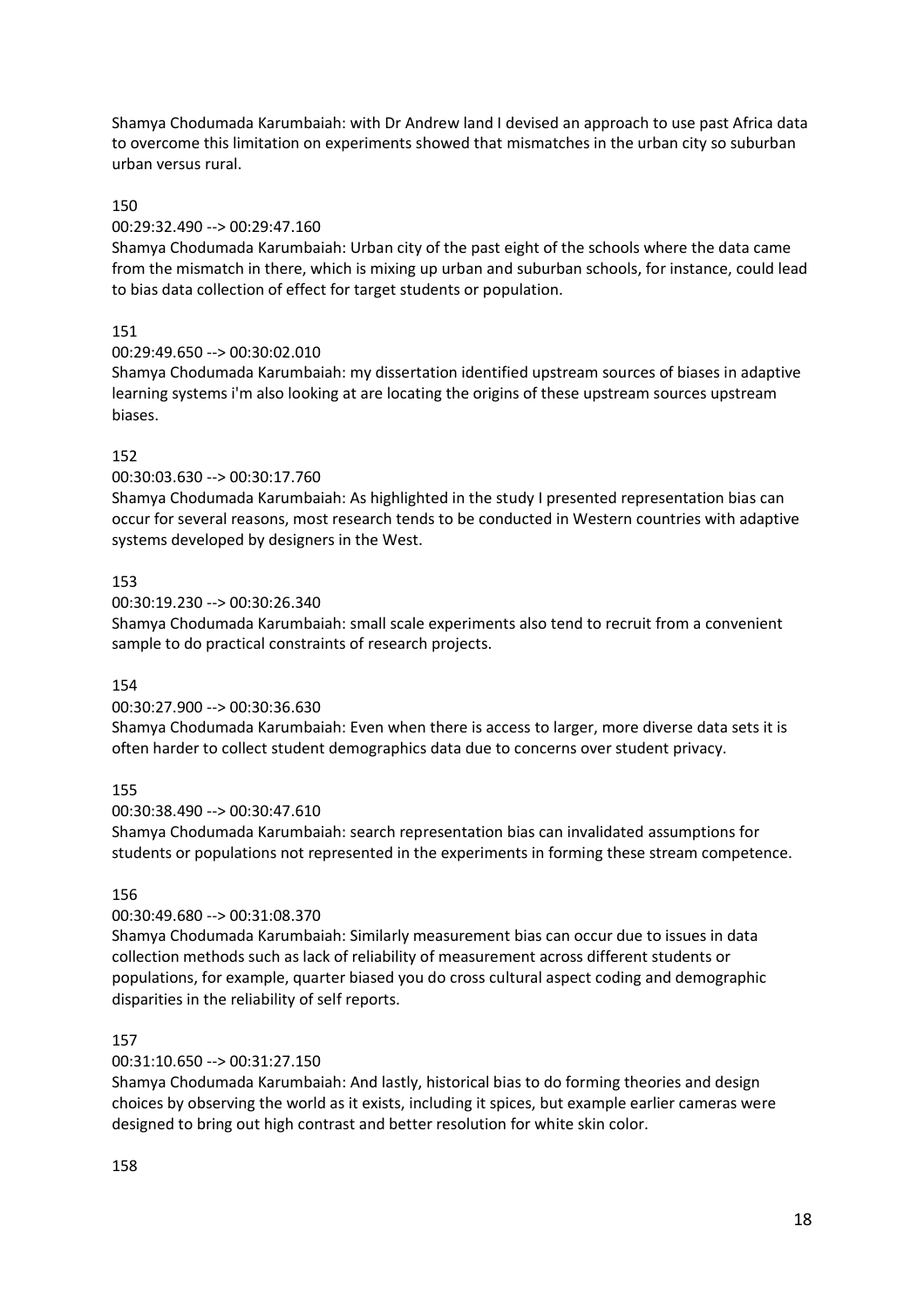#### 00:31:30.000 --> 00:31:34.200

Shamya Chodumada Karumbaiah: Lastly, I would like to present some of my future lines of inquiry.

### 159

### 00:31:36.270 --> 00:31:52.620

Shamya Chodumada Karumbaiah: motivated by the inextricable link between learning and context I embarked on this journey interested in investigating how ignoring learner context in the design and development of adaptive learning systems could introduce introduce harmful biases in them.

### 160

### 00:31:53.910 --> 00:32:11.400

Shamya Chodumada Karumbaiah: I have explored a few first steps towards building equitable educational technologies, I have tried to bring attention of bias research to those aspects of the design and development of adaptive systems that are often obscured in the evaluation of bias in an algorithmic model.

### 161

### 00:32:12.720 --> 00:32:30.420

Shamya Chodumada Karumbaiah: Specifically, my research so far has identified some of the issues in sources such as series design and data collection methods for demographic categories such as obesity, race or ethnicity economic status English as a second language, especially education and charter school.

### 162

00:32:31.470 --> 00:32:39.750

Shamya Chodumada Karumbaiah: Achieving equity in education and technology has a long way to go with several open questions that I intend to answer in my future work.

#### 163

#### 00:32:42.720 --> 00:32:54.720

Shamya Chodumada Karumbaiah: I am focused on these three lines of inquiry in the future and i'm looking forward to you know your feedback and your questions in your fees as well.

#### 164

#### 00:32:55.890 --> 00:33:04.650

Shamya Chodumada Karumbaiah: I want to I plan to develop theory and methods for understanding identifying and mitigating bias in adaptive learning systems.

#### 165

#### 00:33:05.160 --> 00:33:21.210

Shamya Chodumada Karumbaiah: And then, also for trying to focus on conducting empirical work that is focused intentionally on contextualizing the experiences of diverse students of groups to serve the needs of all students, especially those who are likely to be underserved by a biased system.

#### 166

#### 00:33:22.620 --> 00:33:27.900

Shamya Chodumada Karumbaiah: towards this i'm thinking of three lines of inquiry, so three ways of approaching this problem.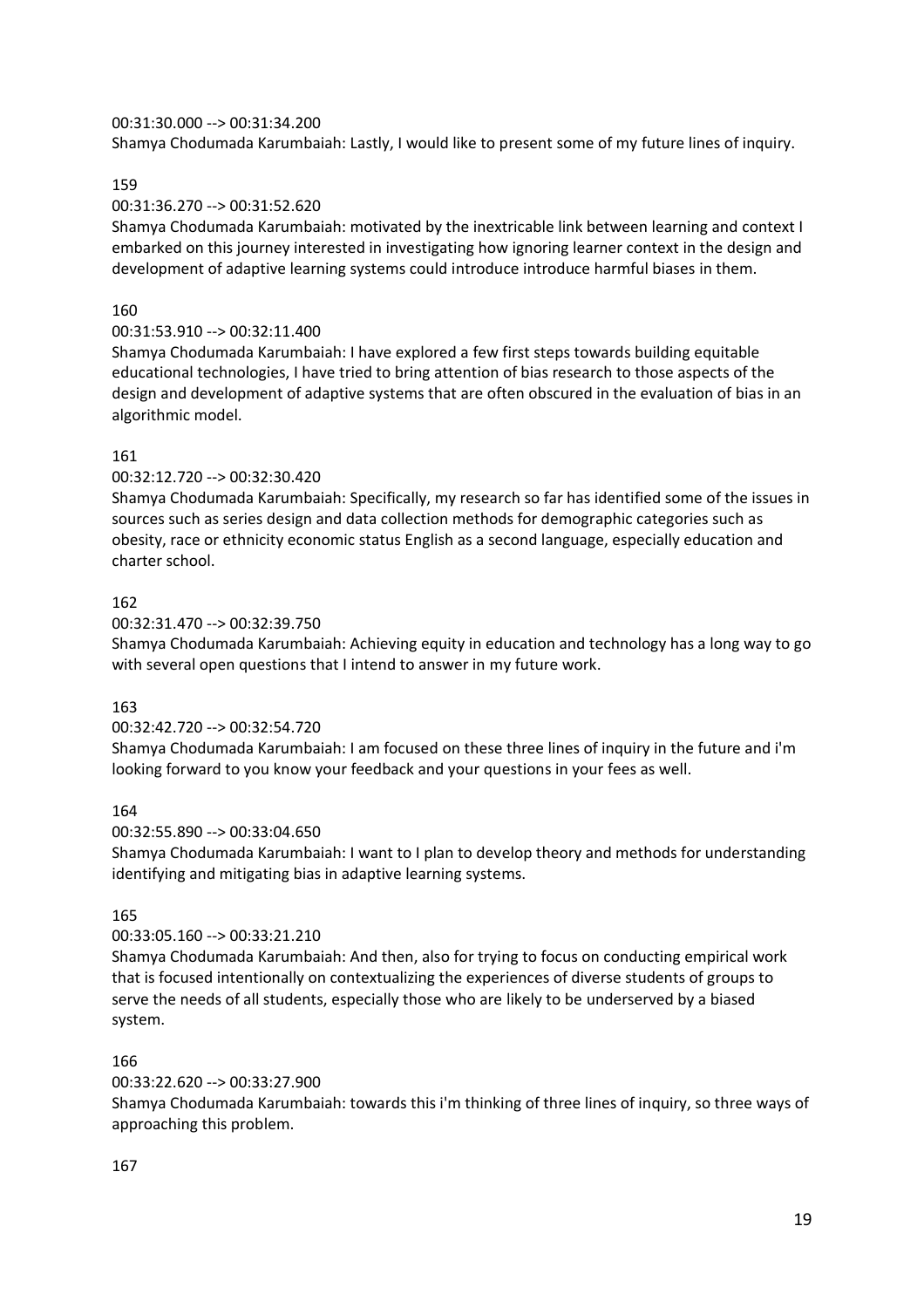#### 00:33:29.790 --> 00:33:35.790

Shamya Chodumada Karumbaiah: So the first line of inquiry is focusing on theory building for research design and practice.

#### 168

#### 00:33:36.930 --> 00:33:51.390

Shamya Chodumada Karumbaiah: The often overlapping conceptualization of bias and the harms they have because have themselves been considered a potential limitation that leads to that needs to be addressed as the work to mitigate it emerges.

#### 169

#### 00:33:51.810 --> 00:34:02.310

Shamya Chodumada Karumbaiah: Hence there is a new urgency to define or to provide definitions and theoretical grounding for the known biases in technology, enabling adaptive systems.

#### 170

#### 00:34:03.690 --> 00:34:14.670

Shamya Chodumada Karumbaiah: To respond to this challenge, especially for educational affective computing I plan to extend my research to develop a theoretical framework for bias, representing its sources.

#### 171

00:34:15.150 --> 00:34:18.180

Shamya Chodumada Karumbaiah: origins impacted populations and harms.

#### 172

#### 00:34:18.960 --> 00:34:35.310

Shamya Chodumada Karumbaiah: And by narrowing the scope of this research away from the generalities of data and algorithms I hope to focus on developing sharper distinctions on the categories of bias for Africa of technologies while also grounding the categories in authentic educational constructs and theory.

#### 173

#### 00:34:37.950 --> 00:34:47.700

Shamya Chodumada Karumbaiah: i'm also hoping that we, we could do some auditing of the real world of data sex and sex and educational technology systems.

### 174

#### 00:34:48.930 --> 00:34:52.650

Shamya Chodumada Karumbaiah: to sort of empirically test and further refine the framework.

### 175

### 00:34:54.390 --> 00:35:05.460

Shamya Chodumada Karumbaiah: i'm hoping that that this work would lead to providing a nuanced understanding of known biases to find ways to mitigate them and identify gaps for further investigation.

#### 176

#### 00:35:06.000 --> 00:35:16.680

Shamya Chodumada Karumbaiah: I hope that it serves as a shared language for researchers designers and back practitioners and also all stakeholders that can be used to audit.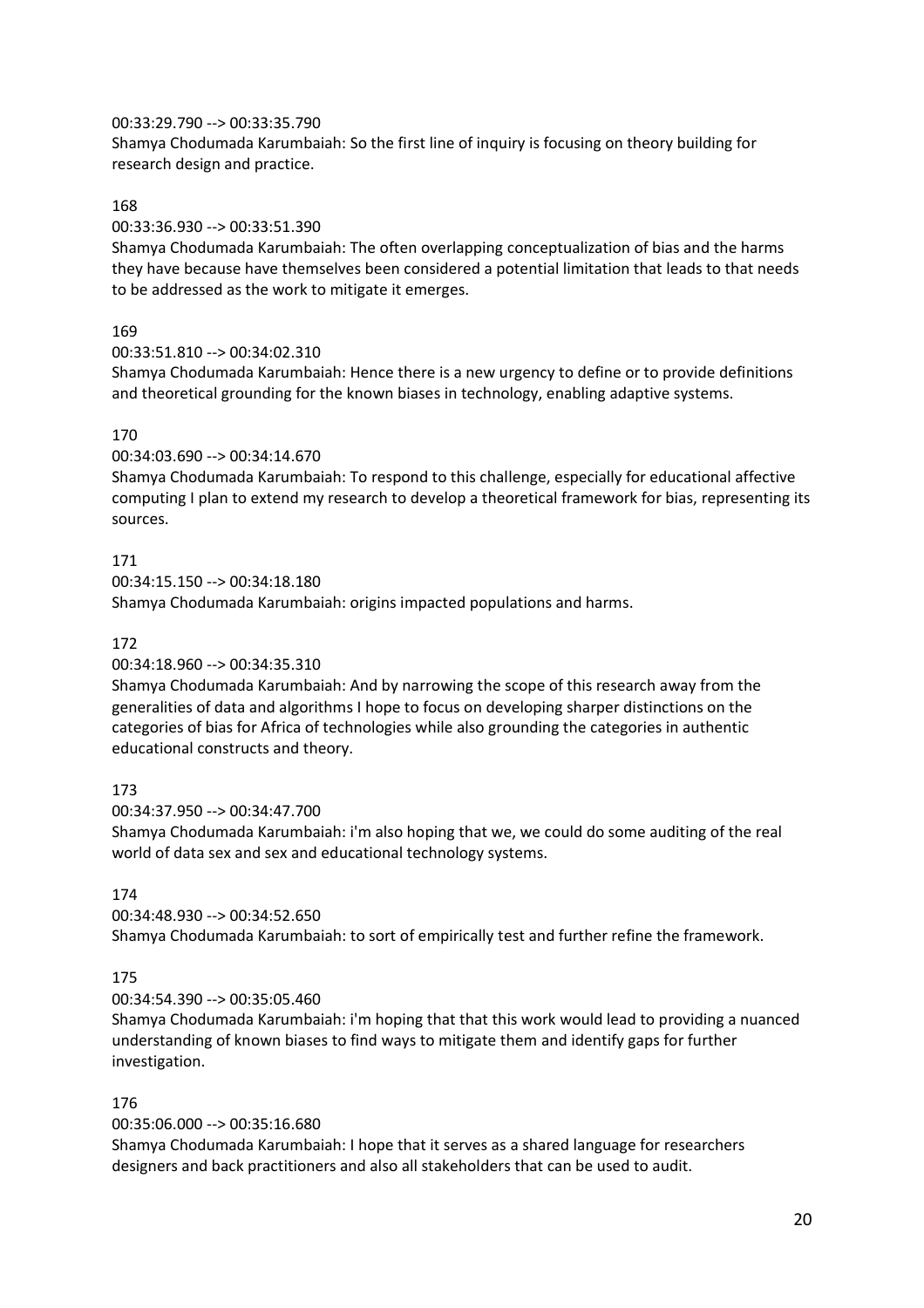00:35:18.000 --> 00:35:20.910

Shamya Chodumada Karumbaiah: Educational technologies for known biases.

### 178

00:35:22.980 --> 00:35:30.210

Shamya Chodumada Karumbaiah: The second way in which we could approach this problem is by looking at technical approaches to mitigating bias.

### 179

00:35:31.440 --> 00:35:38.520

Shamya Chodumada Karumbaiah: Through this line of inquiry, I want to develop context aware learning analytics method that considers student diversity by design.

#### 180

00:35:39.930 --> 00:35:41.970 Shamya Chodumada Karumbaiah: There are new approaches being developed.

### 181

00:35:43.320 --> 00:35:55.200

Shamya Chodumada Karumbaiah: For fair machine learning the general idea is to add fairness as a constraint, while optimizing the model, such that the model with the best fairness trade off is selected.

### 182

00:35:56.040 --> 00:36:06.810

Shamya Chodumada Karumbaiah: More often than not, the issue of bias or unfairness in this discussion is conceptualized predominantly as a technical problem with little consideration to real world context.

#### 183

00:36:08.310 --> 00:36:16.590

Shamya Chodumada Karumbaiah: The problem, however, is that there is no consensus on what fair even means fair to whom to answer.

### 184

00:36:17.310 --> 00:36:23.790

Shamya Chodumada Karumbaiah: We need to take an explicit position on where we as a society stand on the social construct of fairness.

#### 185

00:36:24.660 --> 00:36:37.320

Shamya Chodumada Karumbaiah: Is it the benefit of the majority group, avoiding harm to the marginalized people making systems fair to all groups or providing justice to historically disadvantaged groups.

#### 186

00:36:38.220 --> 00:36:50.250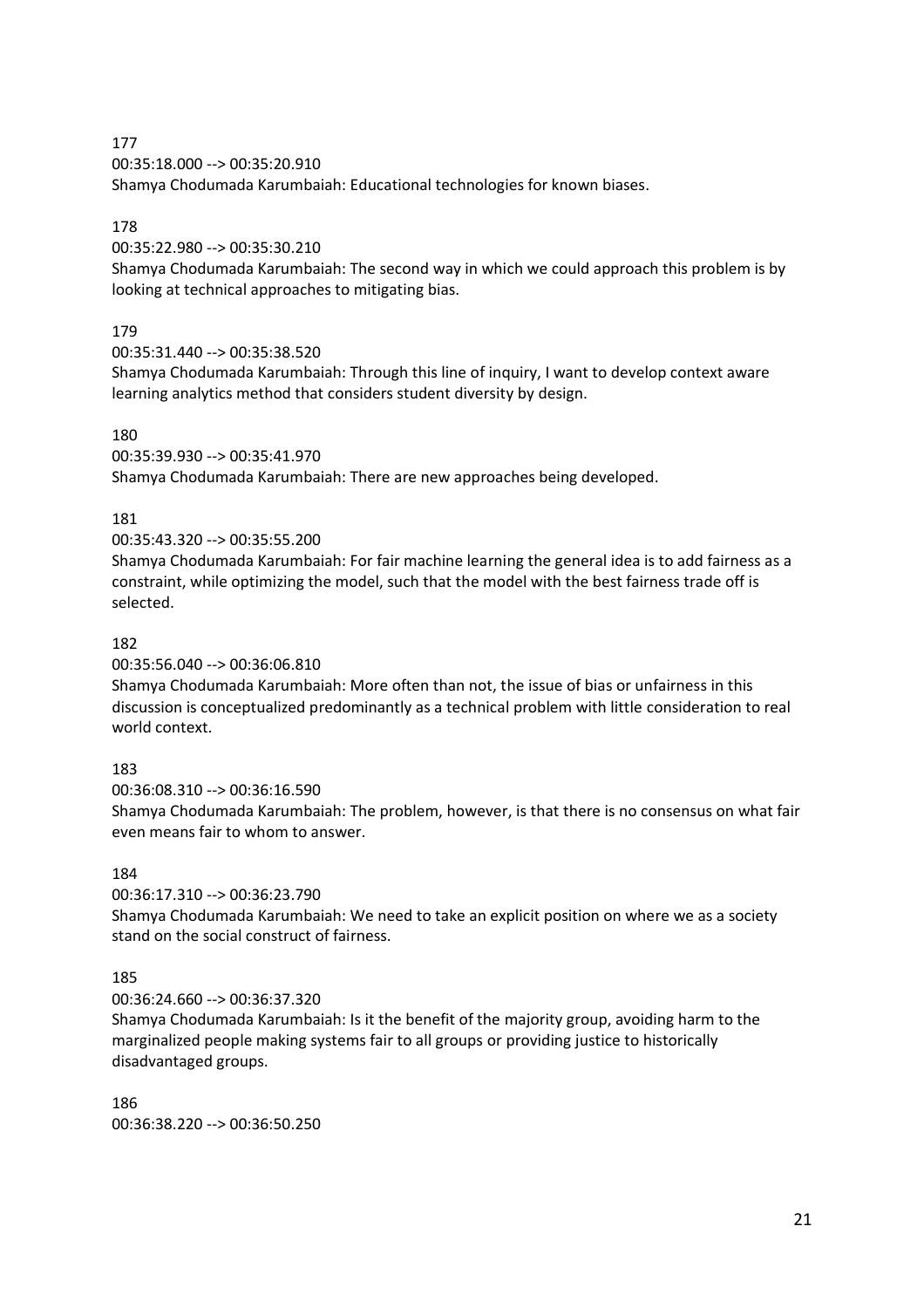Shamya Chodumada Karumbaiah: We also need to define the groups explicitly, which is also not straightforward, for example, is it a specific race or gender or sexual orientation or a specific combination of those.

#### 187

#### 00:36:51.690 --> 00:37:03.450

Shamya Chodumada Karumbaiah: As I mentioned earlier, one of my findings so far highlights how the group differences that matter most for educational technology design might not be the groups that are the most immediately obvious.

#### 188

#### 00:37:05.130 --> 00:37:24.060

Shamya Chodumada Karumbaiah: By grounding these investigations in an authentic educational construct, we can test the limits of advancements in fair machine learning by juxtaposing it with the complexities in the real world and highlighting the complexities involved in posing educational problems algorithmically.

#### 189

#### 00:37:27.450 --> 00:37:35.310

Shamya Chodumada Karumbaiah: I am going to skip this in the interest of time and quickly jump on to this last line of inquiry.

#### 190

00:37:35.730 --> 00:37:43.620

Shamya Chodumada Karumbaiah: Where i'm hoping to explore ways to bring the voices of teachers and learners in designing equitable human Ai technology.

#### 191

#### 00:37:44.220 --> 00:37:55.620

Shamya Chodumada Karumbaiah: I believe that it is both an imperative and an opportunity to engage and Emperor stakeholders to use learning analytics as a tool to drive positive social change.

#### 192

#### 00:37:56.220 --> 00:38:04.350

Shamya Chodumada Karumbaiah: And in one of my previous work I worked with in service teachers to construct approaches to integrate computation or technology.

#### 193

#### 00:38:04.890 --> 00:38:15.360

Shamya Chodumada Karumbaiah: into their subject matters when we chose an approach of distributed expertise were in the features brought expertise of the pedagogical context and content.

#### 194

#### 00:38:15.720 --> 00:38:29.220

Shamya Chodumada Karumbaiah: And I went as an expert of technological knowledge and i'm hoping to do something similar here to conduct human centered studies with teachers who use adaptive learning systems in their classroom to.

195 00:38:29.850 --> 00:38:41.340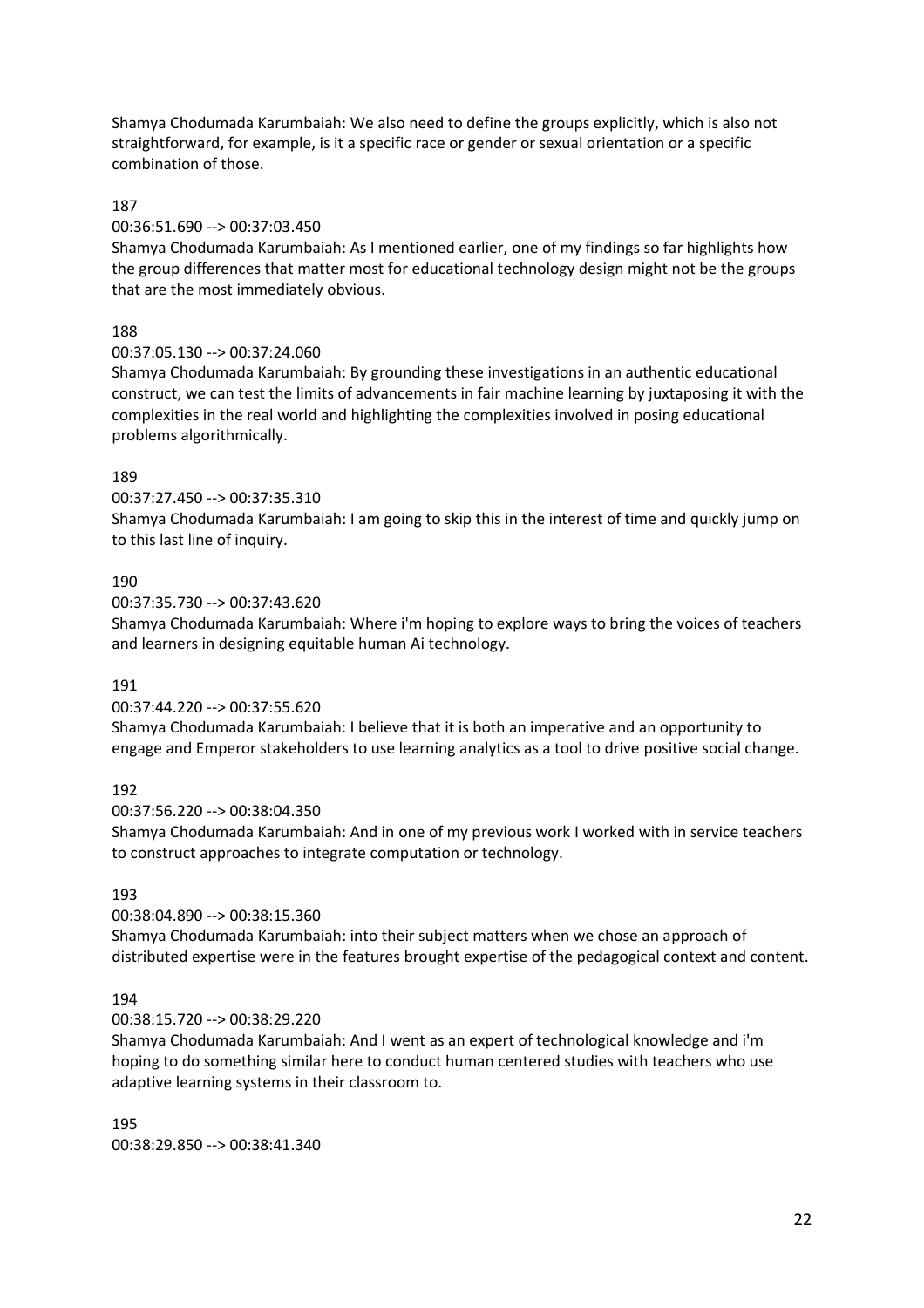Shamya Chodumada Karumbaiah: sort of like develop research studies that would both elicit fairness understanding from them and to conduct collective audits to identify and detect bias in adaptive learning systems.

#### 196

00:38:44.220 --> 00:38:53.160

Shamya Chodumada Karumbaiah: um well, I guess, I am almost out of time, and I want to give 15 minutes for q&a i'm very curious to hear.

#### 197

00:38:54.570 --> 00:38:58.800

Shamya Chodumada Karumbaiah: Your feedback so i'm going to pause here and just say that.

#### 198

00:39:01.110 --> 00:39:08.820

Shamya Chodumada Karumbaiah: I believe that the issues of bias is a serious one right now that people who are working on education and technology need to focus on.

#### 199

00:39:09.180 --> 00:39:25.170

Shamya Chodumada Karumbaiah: And I believe that the three aspects that I mentioned, as the future lives of inquiry, including theory technical approaches and human centeredness, I believe, is going to be important in addressing and even understanding and approaching issues of face Thank you.

200 00:39:29.100 --> 00:39:31.050 Brendan Eagan: Thank you show me that was wonderful.

#### 201

00:39:32.400 --> 00:39:44.190

Brendan Eagan: So now's the time when we get to open things up to questions and discussion so feel free to you know raise your hand if you'd like to ask a question, use the microphone or use the chat if you'd like to but.

202 00:39:45.330 --> 00:39:46.590 Brendan Eagan: let's open things up.

203 00:40:04.500 --> 00:40:05.130 Shamya Chodumada Karumbaiah: Yes, David.

204

00:40:06.300 --> 00:40:14.040

David Williamson Shaffer: i'm always happy to jump in so show me a you know that I think this work is really interesting and important, in part because we hired you.

205 00:40:15.150 --> 00:40:24.600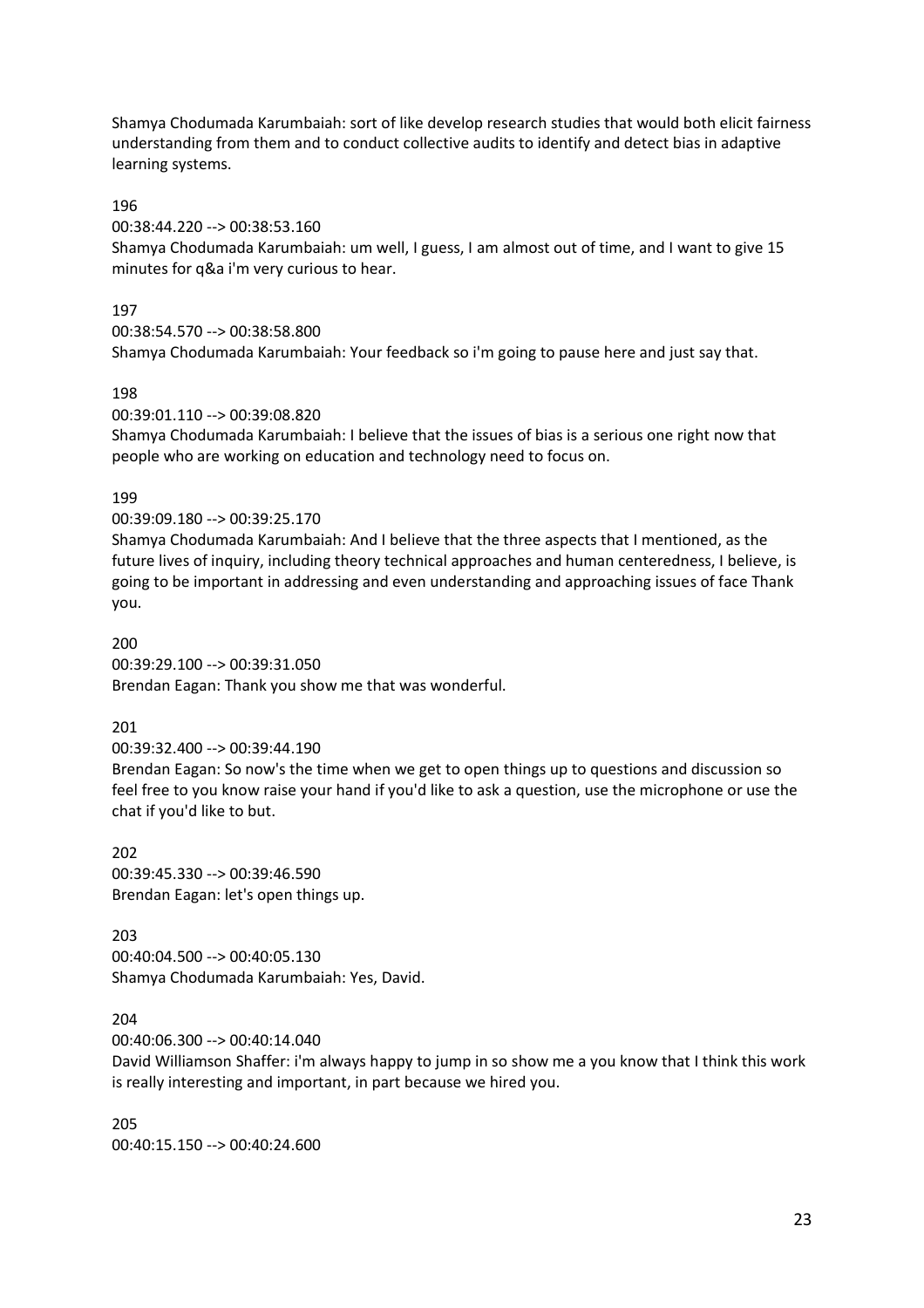David Williamson Shaffer: So that's a pretty good signal on that um so one of the things that i've been puzzling around and i'm just interested to hear your thoughts on it.

206

00:40:26.130 --> 00:40:38.940

David Williamson Shaffer: And this is kind of over simplified way of describing the problem, but you know let's say I have, I have two groups, right in the in the data and I have some thing that i'm measuring.

### 207

00:40:38.940 --> 00:40:52.920

David Williamson Shaffer: It could be the code code rates or it could be more sophisticated model right and the whatever the results are different between the two groups so similar to the way that you're you know and even happened in the Philippines.

### 208

00:40:54.990 --> 00:41:10.980

David Williamson Shaffer: So sometimes that's evidence of bias, sometimes that could actually be what we would otherwise call result and how do you think about disentangling those things sort of both mythologically and conceptually as you're thinking about.

209 00:41:12.510 --> 00:41:16.380 David Williamson Shaffer: ways of measuring mitigating understanding bias.

210 00:41:17.970 --> 00:41:18.420 David Williamson Shaffer: question.

211 00:41:18.960 --> 00:41:19.950 Shamya Chodumada Karumbaiah: yeah absolutely.

212 00:41:21.570 --> 00:41:22.320 Shamya Chodumada Karumbaiah: Okay okay.

213 00:41:23.910 --> 00:41:24.870 Shamya Chodumada Karumbaiah: so far.

214

00:41:27.360 --> 00:41:31.860

Shamya Chodumada Karumbaiah: I don't think I would consider measure likes a measure of.

### 215

00:41:33.030 --> 00:41:48.660

Shamya Chodumada Karumbaiah: say we are measuring self efficacy or certain African state or you know, like I wouldn't say the difference in the measure of the educational construct itself as bias, but rather and correct me if i've got your question wrong David.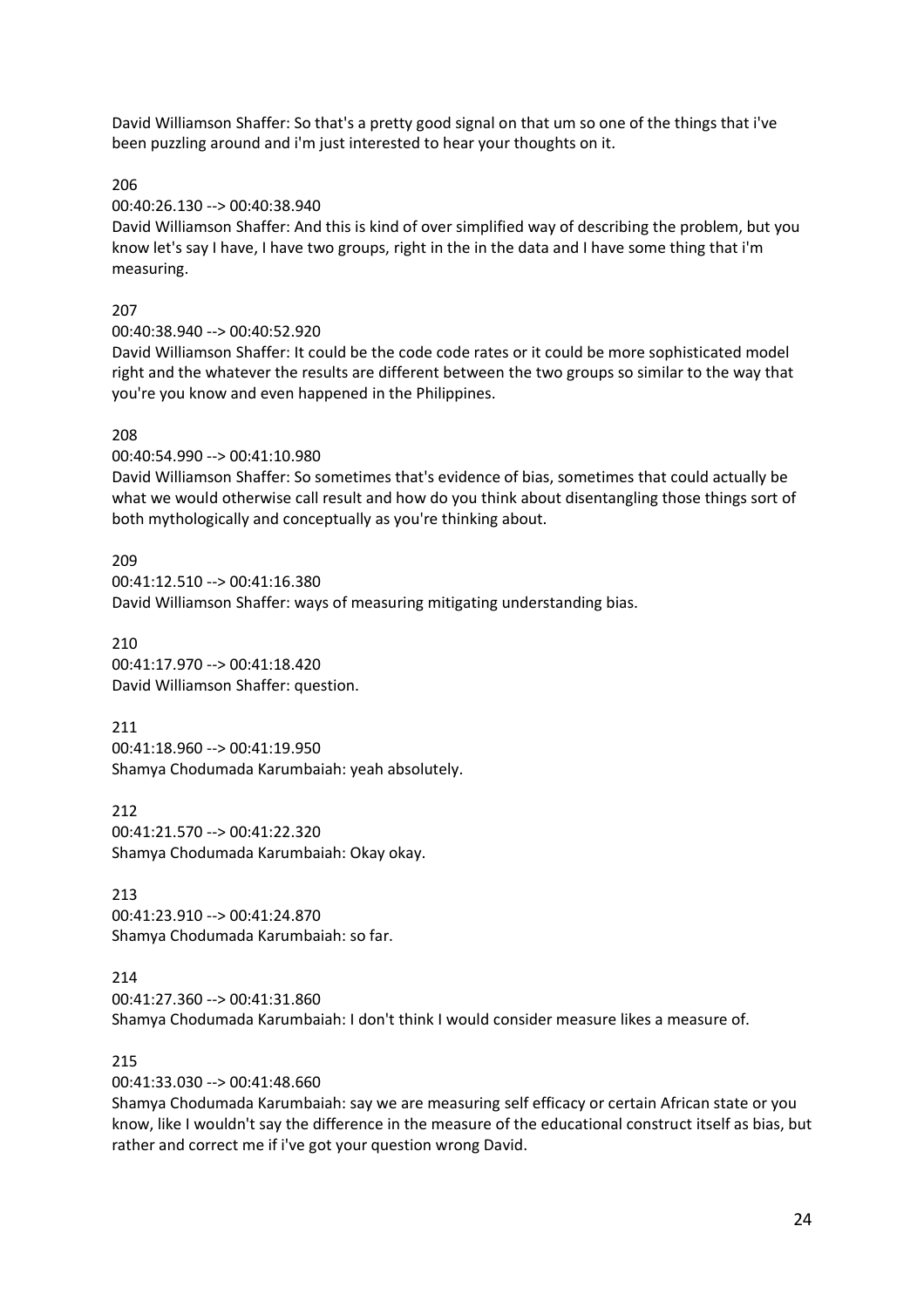00:41:49.770 --> 00:41:55.380

Shamya Chodumada Karumbaiah: What I would consider as bias, especially in predictive modeling and automated decision making is.

### 217

00:41:56.190 --> 00:42:04.530

Shamya Chodumada Karumbaiah: The models performance in predicting that construct so if there is a difference in false positives if there is a difference in.

### 218

00:42:04.980 --> 00:42:14.880

Shamya Chodumada Karumbaiah: prediction accuracy, or any other AUC or any other measure that you have for the performance of the model or for its era differences in error rates and such.

### 219

### 00:42:15.270 --> 00:42:24.090

Shamya Chodumada Karumbaiah: So that difference in there is what I would consider as bias, one of the challenges that recently I was looking at a model of.

### 220

#### 00:42:25.080 --> 00:42:36.090

Shamya Chodumada Karumbaiah: mooc dropout rates and one of the things that's interesting and that's challenging right now is what we call as bias is a model difference of say point 001 AUC bias.

### 221

### 00:42:36.510 --> 00:42:50.160

Shamya Chodumada Karumbaiah: How do we set a threshold, even for calling something as bias in the difference in in say accuracy for performance, for instance, I think, that is, that is, the bias that i'm talking about, but please correct me if i'm if I got your question wrong.

### 222

00:42:50.190 --> 00:42:59.310

David Williamson Shaffer: No yes you're saying it's the biases in the difference in error rate is rather than differences in this in a statistic overall.

### 223

### 00:43:00.750 --> 00:43:11.790

Shamya Chodumada Karumbaiah: or it could be something more sophisticated like if there is difference in false positives for one group was false positive rates for one group than the other, for instance, I think that's where sort of like the.

### 224

00:43:13.080 --> 00:43:20.370

Shamya Chodumada Karumbaiah: The conversations, at least in machine learning was sort of heightened because of the pro publica case where there was the difference in.

#### 225

00:43:21.900 --> 00:43:23.820 Shamya Chodumada Karumbaiah: The the.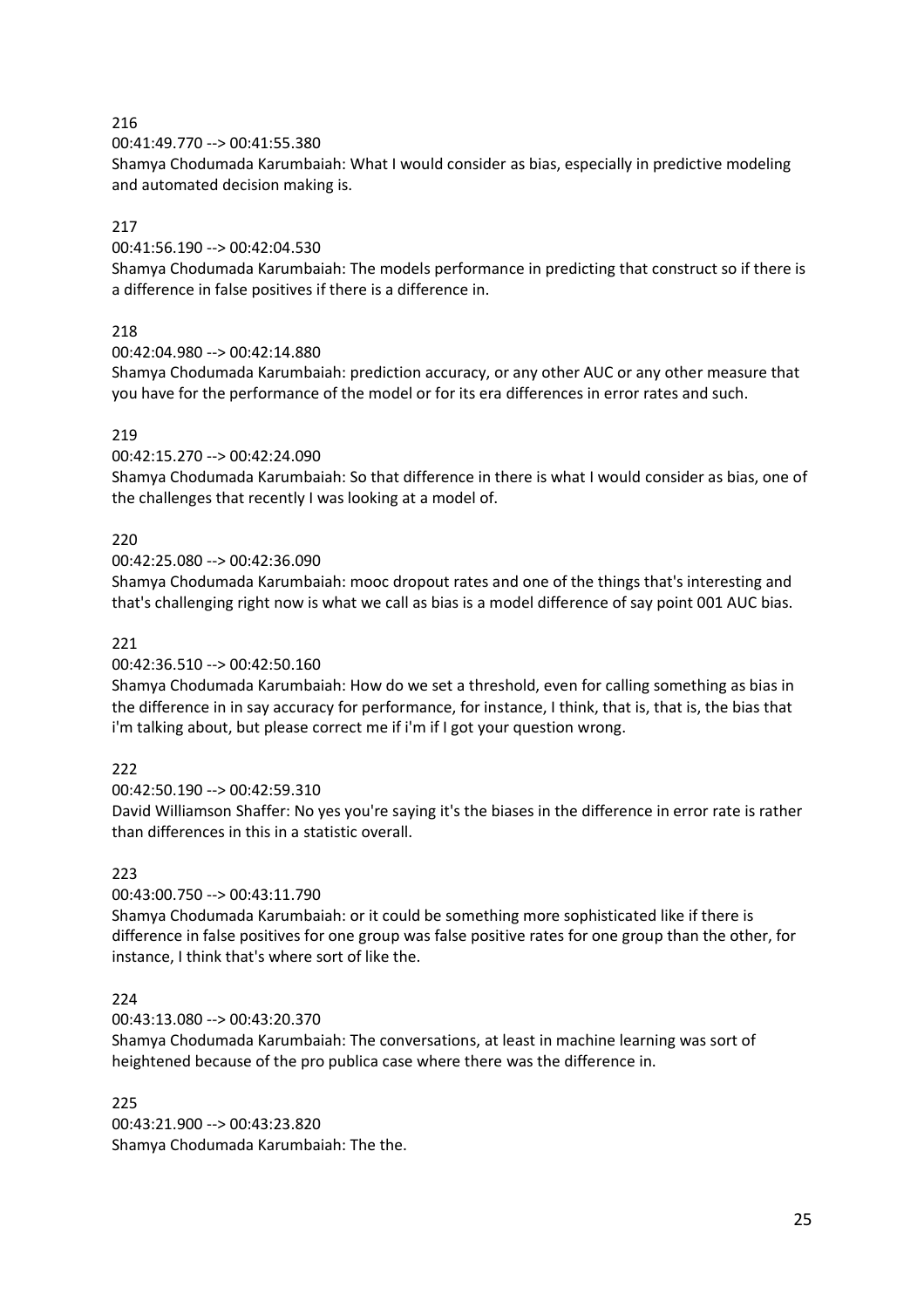00:43:25.320 --> 00:43:27.270 Shamya Chodumada Karumbaiah: But all but only separated by.

### 227

00:43:28.290 --> 00:43:38.310

Shamya Chodumada Karumbaiah: Dates like false positives in a higher false false positive rates in African American population as compared to Caucasian population.

### 228

00:43:39.750 --> 00:43:42.840

Shamya Chodumada Karumbaiah: In somebody has been tagged as it said.

### 229

00:43:44.460 --> 00:43:46.350 Shamya Chodumada Karumbaiah: You know, higher likelihood of recidivism.

### 230

00:43:54.720 --> 00:44:02.010

Brendan Eagan: What other questions do folks have other ones I have a follow up to that one as people are thinking or just something that that sparked for me.

### 231

00:44:02.520 --> 00:44:16.800

Brendan Eagan: So if i'm understanding correctly you're saying that like one way of kind of operationalize or considering biases looking at differentiation in these in error rates that we can kind of have like different metrics of.

## 232

00:44:18.180 --> 00:44:18.780 Brendan Eagan: And I think.

### 233

00:44:20.130 --> 00:44:26.850

Brendan Eagan: In a case where, if you see differences say in a model result or description or a score or something, and you don't.

### 234

00:44:27.840 --> 00:44:37.560

Brendan Eagan: You don't have you can quantify that in terms of like getting the error rates, but if you just are otherwise seeing the description or the model result absent that or maybe setting that aside.

### 235

00:44:38.040 --> 00:44:48.240

Brendan Eagan: If you have differences between these two groups teasing out like I liked your description of theory or some of these other upstream things that could lead to descriptions of this is to say.

236 00:44:48.780 --> 00:44:57.090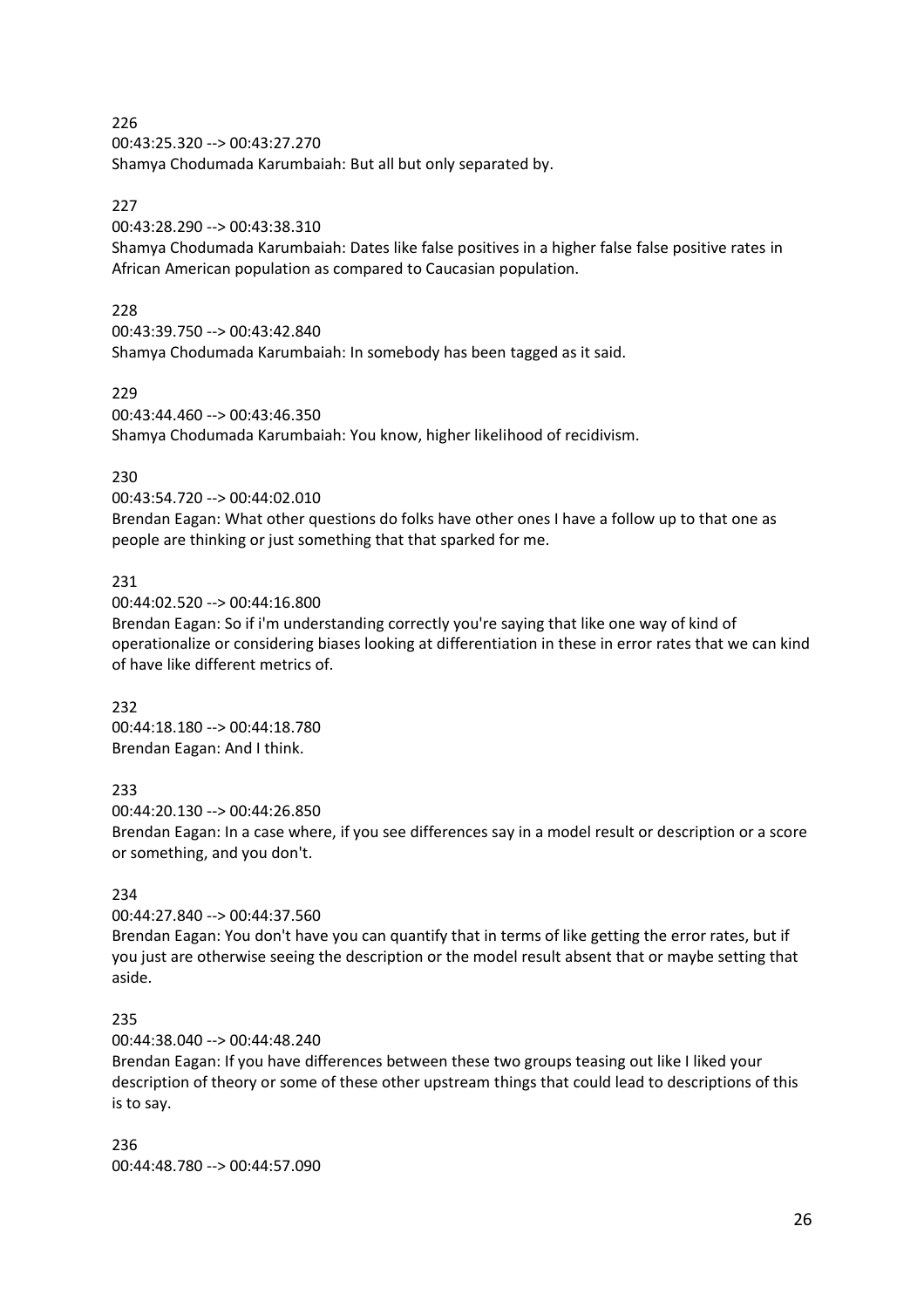Brendan Eagan: Is what i'm seeing in the model, the result of a phenomenon, there were these groups these different groups of people actually have differences that we think are.

237

### 00:44:58.140 --> 00:45:08.520

Brendan Eagan: The model is useful to kind of using the language that you use the model is useful and i'm actually picking up what I want to versus Oh, this is just a, this is not high fidelity, this is a source of.

### 238

00:45:09.570 --> 00:45:17.130

Brendan Eagan: Something it could be downstream or upstream, but what i'm seeing here is an artifact of bias, rather than the real thing that I want to see.

#### 239

#### 00:45:19.680 --> 00:45:30.540

Shamya Chodumada Karumbaiah: ya yeah absolutely so quickly to respond to that Brendan that that is true, in fact I guess what you mentioned is a possible upstream source of.

### 240

#### 00:45:31.590 --> 00:45:42.060

Shamya Chodumada Karumbaiah: You know, a bias in a predictive model so if if there is fundamental differences in those two groups, but if the model has been designed keeping the majority group in mind.

#### 241

#### 00:45:42.450 --> 00:45:48.060

Shamya Chodumada Karumbaiah: Because you know machine learning models are designed, you know, especially when you're training and optimizing them you're optimizing for.

#### $242$

#### 00:45:48.810 --> 00:46:04.800

Shamya Chodumada Karumbaiah: Say performance some performance metrics like say accuracy or a uc or whatever, of course, a model is going to you're going to pick the model that's going to do well overall because that leads to overall high accuracy so fairness was never designed into.

### $243$ 00:46:04.830 --> 00:46:05.250 Brendan Eagan: into a.

#### 244

00:46:05.760 --> 00:46:13.620

Shamya Chodumada Karumbaiah: Big big yes so fundamentally if two groups or different say the features there's there are features that are more predictive for one group than the other.

#### 245

#### 00:46:13.920 --> 00:46:24.810

Shamya Chodumada Karumbaiah: Like extracurricular activities as a feature for predicting college success is going to be more accurate for groups that can afford to have extracurricular activities as high schools versus those.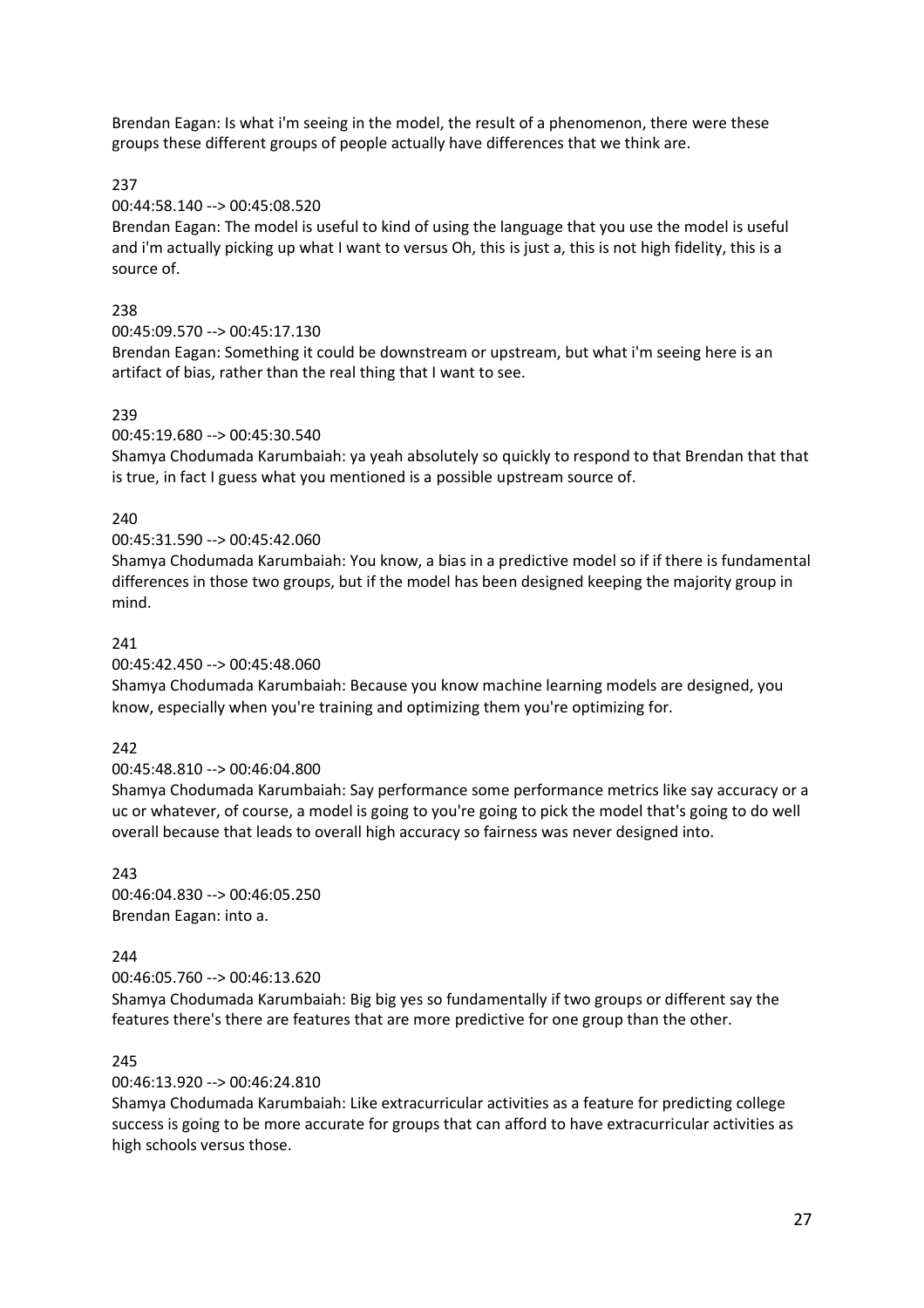00:46:25.800 --> 00:46:35.370

Shamya Chodumada Karumbaiah: That group which probably had to work a job or take care of their family and so that is not fundamentally predictive those features are not predictive for that other group so to have that as a.

### 247

00:46:35.730 --> 00:46:42.660

Shamya Chodumada Karumbaiah: As a predicted is then going to lead to possible biases because you know fundamentally the features themselves are.

248 00:46:43.140 --> 00:46:44.340 Brendan Eagan: baked into it already.

### 249

00:46:44.700 --> 00:46:46.320 Shamya Chodumada Karumbaiah: Exactly exactly yeah.

### 250

00:46:46.530 --> 00:46:57.390 Brendan Eagan: And I am remiss as the host I didn't see if you use question came into the chat or carl's came first, so I think I saw I think it maybe was Carl first Carl would you.

251 00:46:57.390 --> 00:46:59.490 YEYU WANG: Like directors Okay, thanks to you.

### 252

00:46:59.820 --> 00:47:02.520 Brendan Eagan: And then, why don't we do a you and then David.

253 00:47:04.050 --> 00:47:04.290 ZHIQIANG CAI: Okay.

254 00:47:05.850 --> 00:47:06.390 ZHIQIANG CAI: very nice.

255 00:47:08.430 --> 00:47:12.600 ZHIQIANG CAI: As to listen to your wonderful research again.

256

00:47:14.430 --> 00:47:34.470

ZHIQIANG CAI: So I took on crackle the preface questions, I do have, once the data set is that when the data is collected, I think that this we can do is to measure happiness and accurately unfairly, we can never measure anything.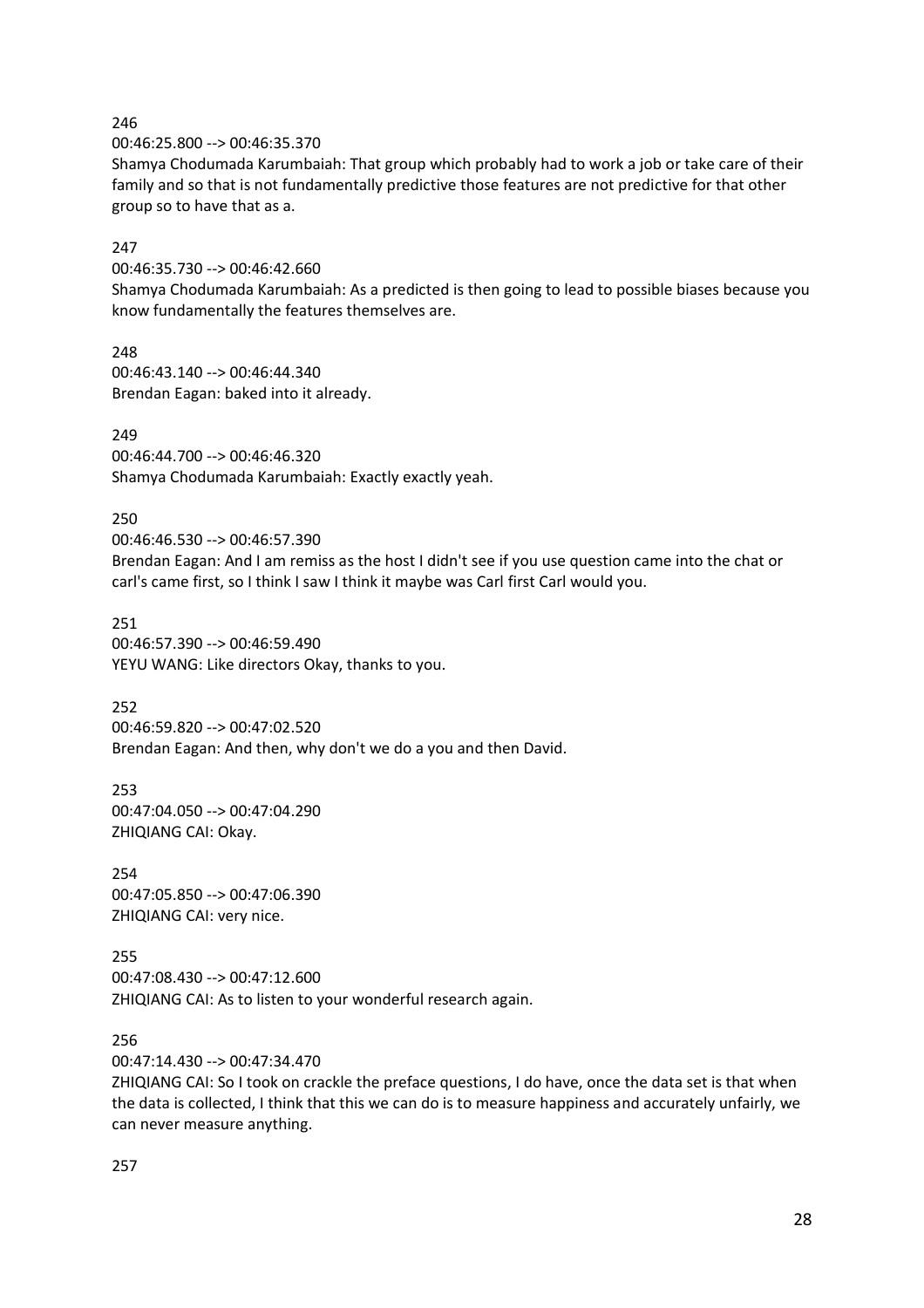#### 00:47:35.490 --> 00:47:48.150

ZHIQIANG CAI: Absolutely accurate, it must be ever, the only thing we can control is fairly accurate, not just the measure this group, more accurately, but keep a lot of error in another group that's.

258

00:47:48.660 --> 00:47:54.930

ZHIQIANG CAI: I guess that's the best we can do so, I have a matter of thinking about these kind of things, one thing is.

#### 259

00:47:55.380 --> 00:48:04.710

ZHIQIANG CAI: If we, of course, that is, can come at different levels Nike in the experimental design data collection, the way forget about that.

#### 260

00:48:05.160 --> 00:48:20.220

ZHIQIANG CAI: just talking about for collected data set when we measured one model So what are the sources of the havers The thing that I have been thinking about, for example, for text data.

#### 261

00:48:21.360 --> 00:48:26.370 ZHIQIANG CAI: The source, one of the sources of tires is the culture.

### 262

00:48:27.780 --> 00:48:37.110

ZHIQIANG CAI: Because, for example, well all use English language, but when we talk or something people from different culture.

#### 263

00:48:37.800 --> 00:48:51.570

ZHIQIANG CAI: may use different ways may use different expressions to talk our fans so that's called Carter difference this up, but women are known as dead as well, now that.

264

00:48:52.110 --> 00:49:07.800

ZHIQIANG CAI: We may just pick the Carter the majority and then for example Code, the data I noted data we may pay more attention to annotate the way the majority talks about plans and.

#### 265

00:49:09.210 --> 00:49:13.500 ZHIQIANG CAI: Under represent the minority group.

#### 266

00:49:15.600 --> 00:49:31.620

ZHIQIANG CAI: That is that I don't know if that is right, what are the other major sources of pass that causes nurture errors I don't want to play it for me that he.

#### 267

00:49:32.130 --> 00:49:38.040 Shamya Chodumada Karumbaiah: So, so your question is, if we have already collected data right.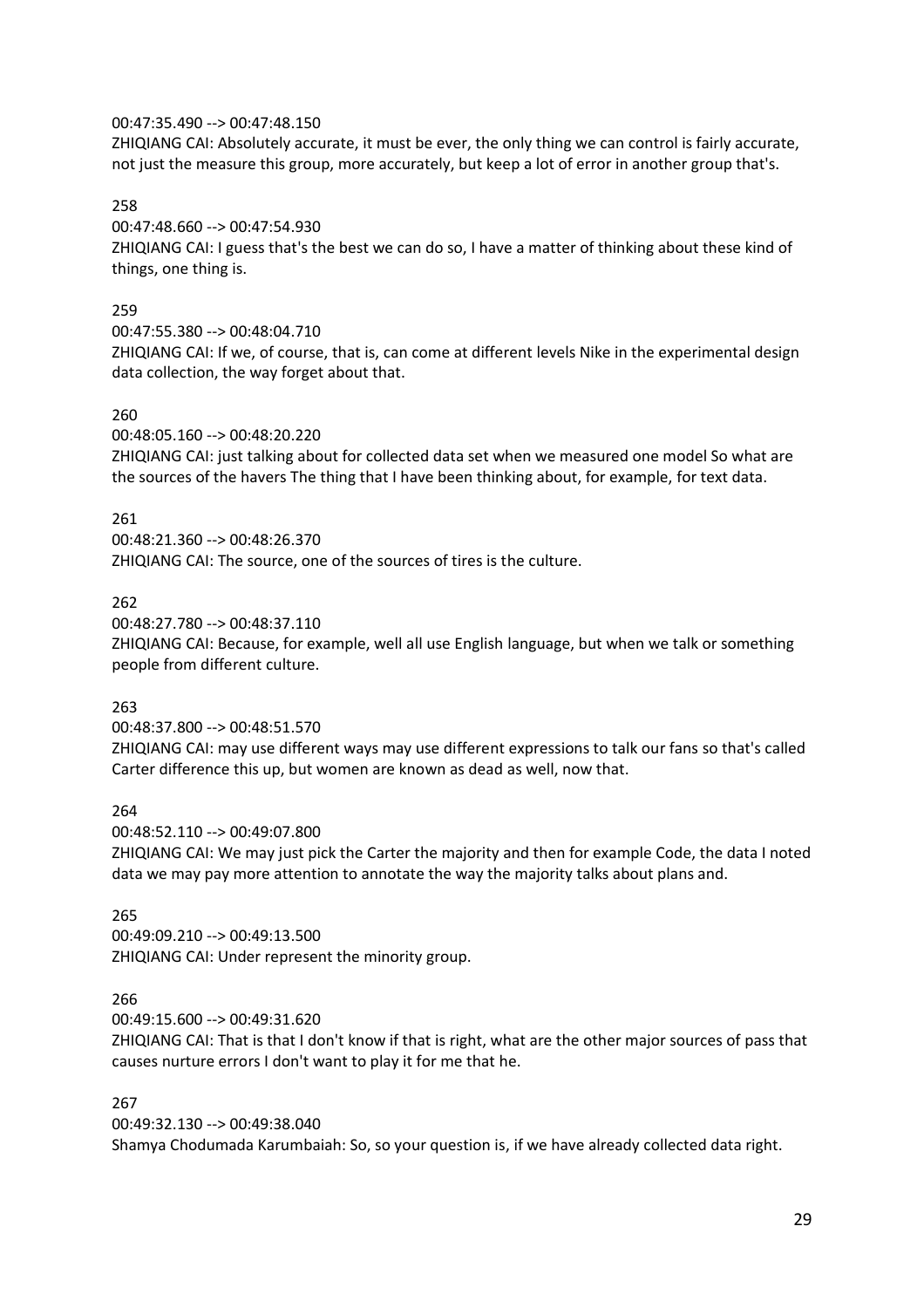00:49:39.630 --> 00:49:41.610 Shamya Chodumada Karumbaiah: If you have already collected data, then.

### 269

### 00:49:42.660 --> 00:49:51.330

Shamya Chodumada Karumbaiah: If we are at the process in the sharing the stage of the pipeline, where we are building a model then at that stage What could we be mindful of.

### 270

### 00:49:51.750 --> 00:49:59.820

Shamya Chodumada Karumbaiah: In terms of looking for possible ways in which our pipeline may be introducing bias right So yes, for sure so annotation.

### 271

### 00:50:00.390 --> 00:50:11.250

Shamya Chodumada Karumbaiah: Yes, so if I think annotation i'm thinking of an addition, as the label or the outcome of predictive model but also features rates for when you're designing features.

### 272

### 00:50:11.880 --> 00:50:21.840

Shamya Chodumada Karumbaiah: We could look for some you know some group differences in the feature itself differences in correlation between these features and predicting predicted.

### 273

### 00:50:23.580 --> 00:50:27.240

Shamya Chodumada Karumbaiah: that the outcome variable you know, like if there is differences in in in there.

### 274

### 00:50:29.160 --> 00:50:42.060

Shamya Chodumada Karumbaiah: I think there are several other ways to but then I I don't think we should stop at thinking that Oh, we have collected the data and and then right now we have to work with the data, and you know, like.

### 275

### 00:50:42.690 --> 00:50:45.960

Shamya Chodumada Karumbaiah: I think that is still important it's important that we do audits.

### 276

### 00:50:46.470 --> 00:50:55.350

Shamya Chodumada Karumbaiah: So save we have built model it's important that we go back if at any point, even if a model is in production and it's making automated decisions in the systems we have built.

### 277

### 00:50:55.740 --> 00:51:02.190

Shamya Chodumada Karumbaiah: I think it is still important that we go back to these models and audit them for the different subgroups that we are interested in.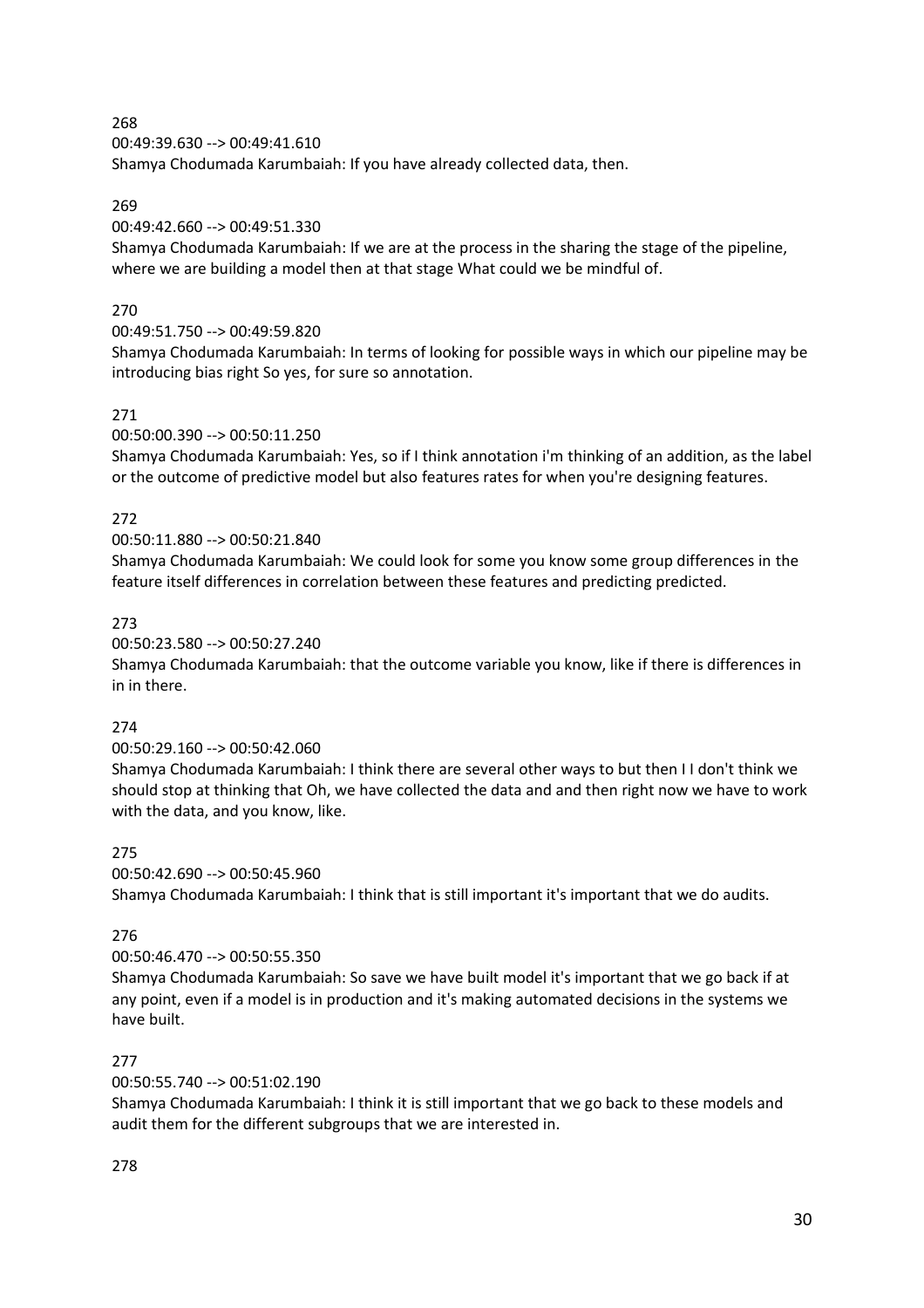#### 00:51:02.640 --> 00:51:17.820

Shamya Chodumada Karumbaiah: Again I think question, there would be that, how do we know all the different subgroups and all of that, but you know that's it that's a difficult difficult it's very difficult problem that we all need to address in even understanding how do we come up with this list of Sub groups but.

### 279

00:51:18.990 --> 00:51:25.380

Shamya Chodumada Karumbaiah: Having an automated decision making algorithm in a system that is not being audited.

#### 280

00:51:27.030 --> 00:51:30.690

Shamya Chodumada Karumbaiah: Just fundamentally makes me uncomfortable So that is where I would say that.

#### 281

00:51:31.920 --> 00:51:40.800

Shamya Chodumada Karumbaiah: yeah So even if you have collected the data, there are several things you could do, while you're building a model, but maybe even after model is built in out in the.

#### 282

00:51:41.370 --> 00:51:48.300

Shamya Chodumada Karumbaiah: out in production, the ways in which we can at least audit and be aware of potential base in which the biases systems could be.

#### 283

#### 00:51:48.720 --> 00:52:03.000

Shamya Chodumada Karumbaiah: could be bias, or in the future more data collection can then focus on finding ways in which we get focused to focus data collection for groups that we that are possibly underrepresented or under represented in our previous diversity connectedness it.

#### 284

#### 00:52:04.200 --> 00:52:12.450

Brendan Eagan: So it's almost sounds like very targeted types of closing the interpretive loop and QA speak to say like we're going to check for specific impacts of certain biases not just.

#### 285

#### 00:52:12.840 --> 00:52:26.070

Brendan Eagan: General stuff which I think would be a new articulation or practice that we kind of do the outlines of that so yeah you, you had a number of questions here, so I don't know if we can get through all of them in the remaining remaining time but i'll turn things over to you.

#### 286

#### 00:52:26.910 --> 00:52:36.420

YEYU WANG: yeah Thank you brandon since a lot of questions already touched by folks i'm going to ask focus on one question specifically which is you know we.

287 00:52:36.870 --> 00:52:57.030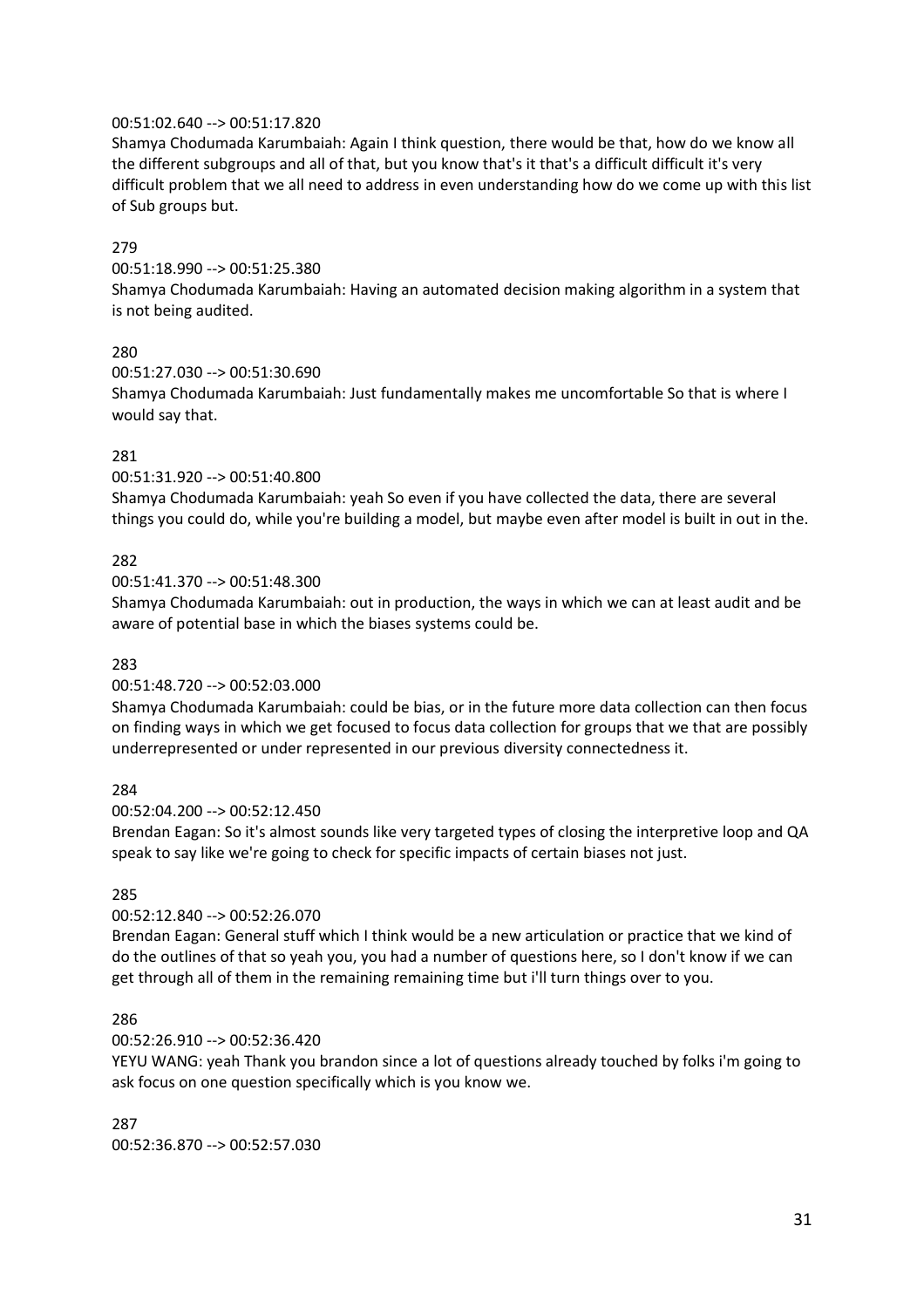YEYU WANG: are trying to model, the reality we collect data from the reality and I will try to make a model to make it abstract of the reality so during this process, I wonder how you could possibly quantify fairness in the model because I found is already.

#### 288

#### 00:52:58.290 --> 00:53:18.720

YEYU WANG: On tangible thing it's not like the Center deviation of the cracked versus now cracked it's, how do you think about that, like, how do you and that that into your model in terms of out there, regardless of the machine learning model model, what is the mechanism for that.

#### 289

#### 00:53:19.620 --> 00:53:35.610

Shamya Chodumada Karumbaiah: You, I just want to understand your question better here, so are you saying that there is difference between the proxies are the measurements of construct versus the true that the to construct the you know, there is a difference you're saying that there that there and how do we.

#### 290

#### 00:53:36.300 --> 00:53:44.550

YEYU WANG: yeah, as I said, our machine learning studies and maybe this will work is that will not only have a label for.

#### 291

00:53:45.120 --> 00:53:59.250

YEYU WANG: esoteric prediction for going to college was is now going to college, that the ground truth level, but we probably have another set of the liberal in terms of their nose whether that's a fair representation versus not so we're.

#### 292

00:53:59.340 --> 00:54:01.620 YEYU WANG: If we're examples of that.

#### 293

00:54:02.040 --> 00:54:19.260

YEYU WANG: We make we calculate the loss function on both of that that could be a way out to operationalize and the quantified fairness in model, but I wonder how you guys quantify fairness in the models.

#### 294

00:54:21.660 --> 00:54:26.730 YEYU WANG: And so that could be more aligned with what's reality is.

#### 295

00:54:28.260 --> 00:54:39.720

Shamya Chodumada Karumbaiah: um I see I see um yeah actually this sort of can I don't know if my answer is, I don't think I have one answer for you, you here, but.

### 296

00:54:40.080 --> 00:54:53.730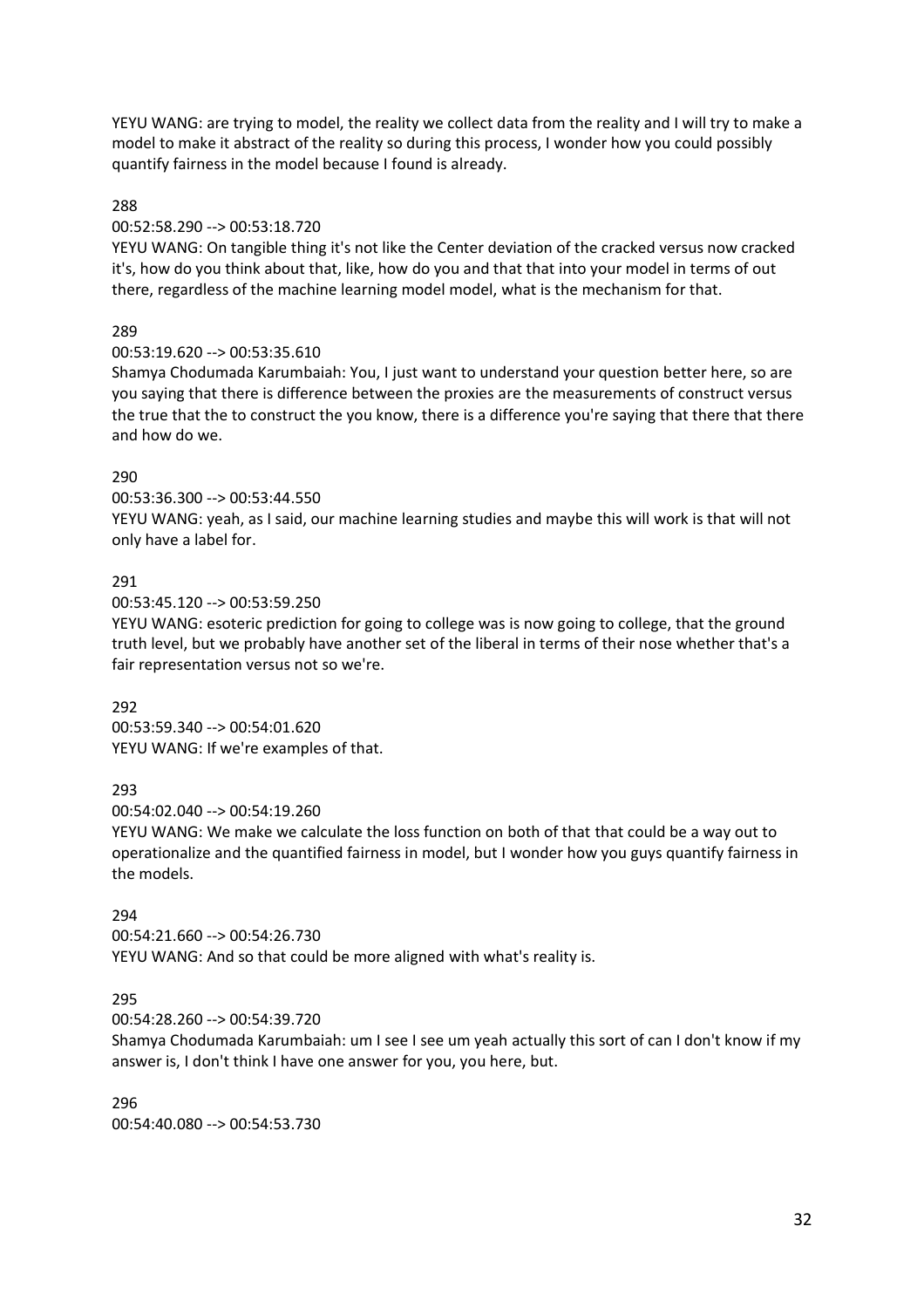Shamya Chodumada Karumbaiah: One thing, in which I have been thinking, because this is also specifically important for the kinds of automated decision making, that an adaptive learning system does like it's difficult to specifically say that something is fair versus unfair like say.

297

00:54:53.760 --> 00:54:58.860

Shamya Chodumada Karumbaiah: If a modern is giving a student, a question of particular skill set.

### 298

00:55:00.360 --> 00:55:09.450

Shamya Chodumada Karumbaiah: If it is below their current skill set or how do we reach out like how different is an algorithmic decision making, from a human decision making that.

#### 299

00:55:09.780 --> 00:55:18.960

Shamya Chodumada Karumbaiah: Hope we hope is unbiased so maybe there is a way in which we could bring in voices of like teachers, maybe here in to even understand whether or not.

#### 300

00:55:19.230 --> 00:55:32.430

Shamya Chodumada Karumbaiah: What we are considering, as these measures and what we we are defining as fair or unfair in the educational practice if that makes sense that kind of conception makes sense that's not really a concrete answer for you, you bet that's where my thinking is right now.

301 00:55:33.480 --> 00:55:35.040 YEYU WANG: yeah thanks so much shame yeah.

#### 302

00:55:35.400 --> 00:55:40.620 Brendan Eagan: Well, I think I think a lot of these issues are we are should be part of ongoing discussions, obviously.

303 00:55:40.710 --> 00:55:42.300 Brendan Eagan: Like which I think you laid out nicely in your.

#### 304

00:55:42.300 --> 00:55:48.510

Brendan Eagan: future work we are technically at time so i'd like to thank everyone for coming and quickly mentioned.

#### 305

00:55:49.110 --> 00:55:55.620

Brendan Eagan: we're still finalizing some of the dates and timings, but we do have at least two if not three more of these webinars coming up.

306 00:55:56.040 --> 00:56:04.560